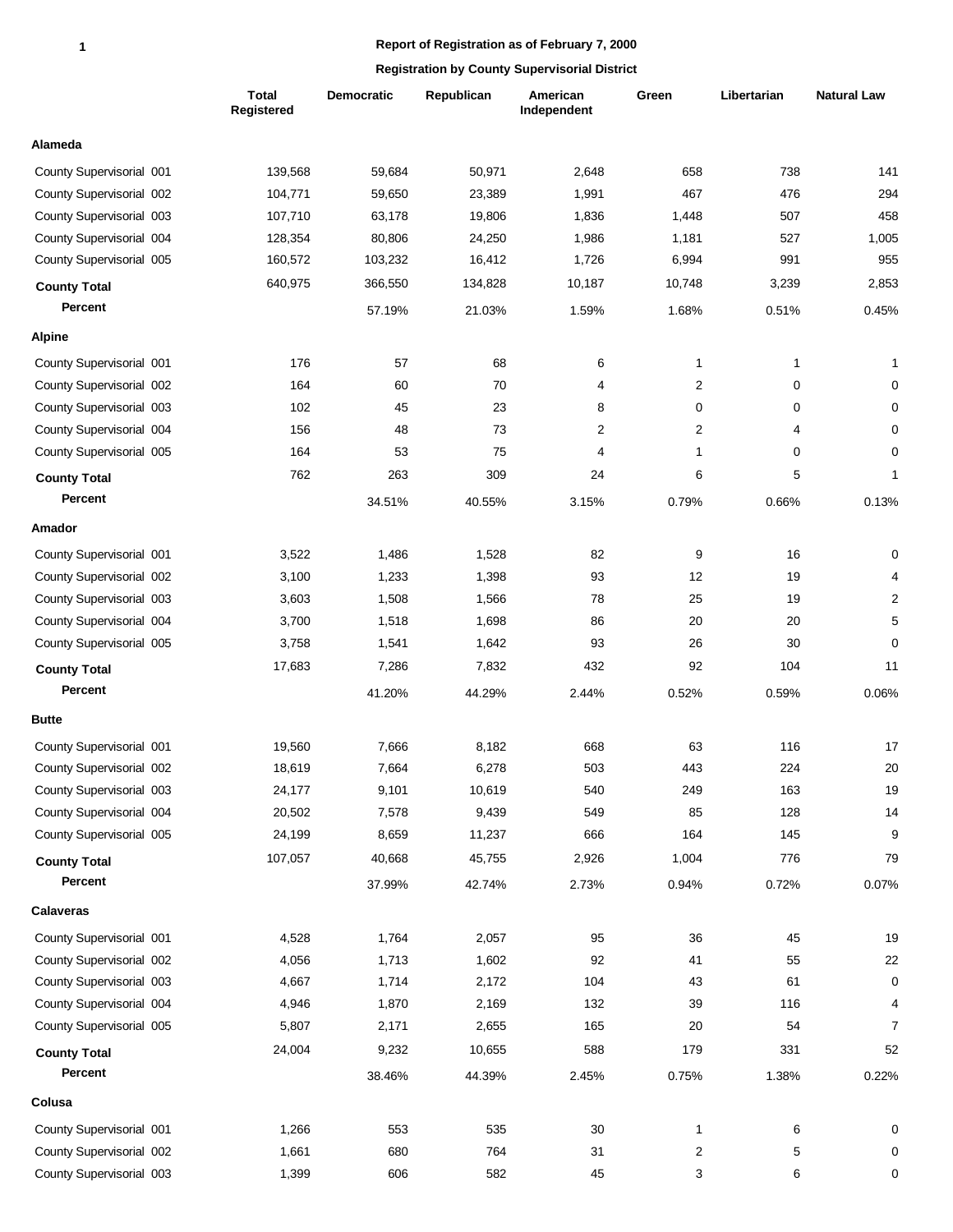| Reform         | <b>Miscellaneous</b> | Declined to<br><b>State</b> |  |  |
|----------------|----------------------|-----------------------------|--|--|
|                |                      |                             |  |  |
| 499            | 1,206                | 23,023                      |  |  |
| 423            | 1,139                | 16,942                      |  |  |
| 276            | 1,521                | 18,680                      |  |  |
| 457            | 1,476                | 16,666                      |  |  |
| 336            | 3,066                | 26,860                      |  |  |
| 1,991          | 8,408                | 102,171                     |  |  |
| 0.31%          | 1.31%                | 15.94%                      |  |  |
| $\overline{2}$ | $\overline{c}$       | 38                          |  |  |
| 3              | 0                    | 25                          |  |  |
| 0              | 3                    | 23                          |  |  |
| 0              | 0                    | 27                          |  |  |
| 0              | 0                    | 31                          |  |  |
| 5              | 5                    | 144                         |  |  |
| 0.66%          | 0.66%                | 18.90%                      |  |  |
| 25             | 45                   | 331                         |  |  |
| 17             | 43                   | 281                         |  |  |
| 32             | 32                   | 341                         |  |  |
| 22             | 20                   | 311                         |  |  |
| 28             | 35                   | 363                         |  |  |
| 124            | 175                  | 1,627                       |  |  |
| 0.70%          | 0.99%                | 9.20%                       |  |  |
|                |                      |                             |  |  |
| 68             | 150                  | 2,630                       |  |  |
| 55             | 178                  | 3,254                       |  |  |
| 76             | 152                  | 3,258                       |  |  |
| 40             | 100                  | 2,569                       |  |  |
| 116            | 133                  | 3,070                       |  |  |
| 355            | 713                  | 14,781                      |  |  |
| 0.33%          | 0.67%                | 13.81%                      |  |  |
| 31             | 21                   | 460                         |  |  |
| 31             | 30                   | 470                         |  |  |
| 30             | 30                   | 513                         |  |  |
| 28             | 44                   | 544                         |  |  |
| 38             | 21                   | 676                         |  |  |
| 158            | 146                  | 2,663                       |  |  |
| 0.66%          | 0.61%                | 11.09%                      |  |  |
|                |                      |                             |  |  |
| 2<br>4         | 4                    | 135                         |  |  |
| 5              | 10<br>4              | 165<br>148                  |  |  |
|                |                      |                             |  |  |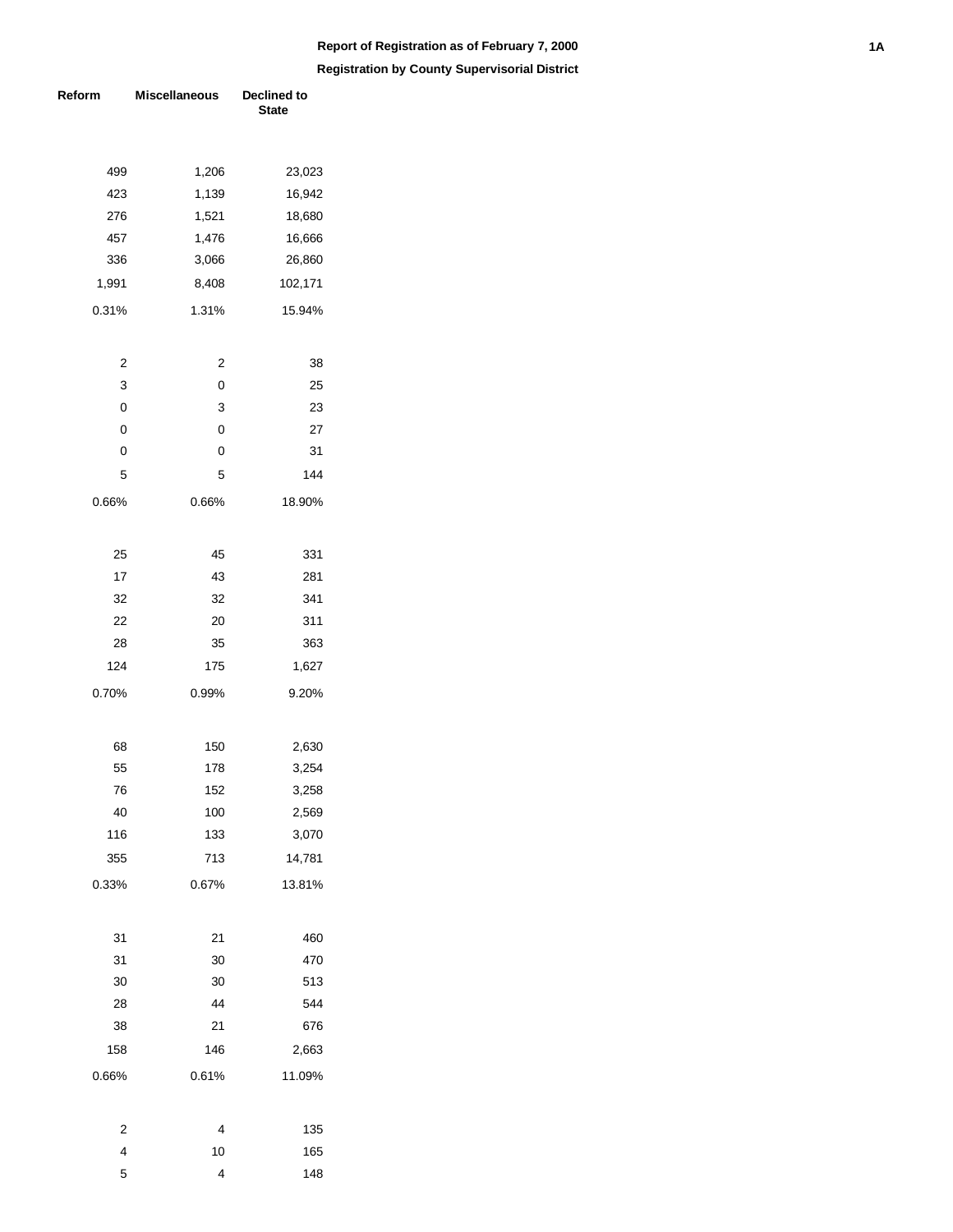|                          | <b>Total</b><br>Registered | <b>Democratic</b> | Republican | American<br>Independent | Green             | Libertarian | <b>Natural Law</b>        |
|--------------------------|----------------------------|-------------------|------------|-------------------------|-------------------|-------------|---------------------------|
| Colusa                   |                            |                   |            |                         |                   |             |                           |
| County Supervisorial 004 | 1,528                      | 664               | 663        | 35                      | $\overline{c}$    | 4           | 0                         |
| County Supervisorial 005 | 1,276                      | 476               | 622        | 29                      | 1                 | 6           | 0                         |
| <b>County Total</b>      | 7,130                      | 2,979             | 3,166      | 170                     | 9                 | 27          | 0                         |
| Percent                  |                            | 41.78%            | 44.40%     | 2.38%                   | 0.13%             | 0.38%       | 0.00%                     |
| <b>Contra Costa</b>      |                            |                   |            |                         |                   |             |                           |
| County Supervisorial 001 | 72,434                     | 49,624            | 9,921      | 1,053                   | 1,152             | 260         | 430                       |
| County Supervisorial 002 | 93,020                     | 44,699            | 31,890     | 1,425                   | 701               | 459         | 248                       |
| County Supervisorial 003 | 114,357                    | 39,882            | 55,114     | 1,716                   | 546               | 508         | 239                       |
| County Supervisorial 004 | 83,747                     | 38,750            | 29,102     | 1,610                   | 564               | 494         | 267                       |
| County Supervisorial 005 | 93,950                     | 49,976            | 27,480     | 2,261                   | 263               | 411         | 148                       |
| <b>County Total</b>      | 457,508                    | 222,931           | 153,507    | 8,065                   | 3,226             | 2,132       | 1,332                     |
| Percent                  |                            | 48.73%            | 33.55%     | 1.76%                   | 0.71%             | 0.47%       | 0.29%                     |
| <b>Del Norte</b>         |                            |                   |            |                         |                   |             |                           |
| County Supervisorial 001 | 1,841                      | 776               | 632        | 84                      | 14                | 10          | 1                         |
| County Supervisorial 002 | 2,010                      | 832               | 636        | 84                      | 18                | 22          | 0                         |
| County Supervisorial 003 | 2,756                      | 1,124             | 1,109      | 70                      | $12 \overline{ }$ | 23          | 1                         |
| County Supervisorial 004 | 3,036                      | 1,134             | 1,267      | 108                     | 13                | 12          | $\overline{c}$            |
| County Supervisorial 005 | 3,128                      | 1,328             | 1,148      | 104                     | 24                | 19          | 0                         |
| <b>County Total</b>      | 12,771                     | 5,194             | 4,792      | 450                     | 81                | 86          | 4                         |
| Percent                  |                            | 40.67%            | 37.52%     | 3.52%                   | 0.63%             | 0.67%       | 0.03%                     |
| <b>El Dorado</b>         |                            |                   |            |                         |                   |             |                           |
| County Supervisorial 001 | 20,929                     | 6,024             | 11,736     | 385                     | 66                | 126         | 8                         |
| County Supervisorial 002 | 20,056                     | 7,302             | 9,089      | 506                     | 175               | 181         | 11                        |
| County Supervisorial 003 | 17,001                     | 6,524             | 7,510      | 431                     | 132               | 104         | 9                         |
| County Supervisorial 004 | 19,207                     | 6,551             | 9,345      | 461                     | 172               | 153         | $\overline{4}$            |
| County Supervisorial 005 | 11,137                     | 4,482             | 3,756      | 351                     | 170               | 100         | 42                        |
| <b>County Total</b>      | 88,330                     | 30,883            | 41,436     | 2,134                   | 715               | 664         | 74                        |
| Percent                  |                            | 34.96%            | 46.91%     | 2.42%                   | 0.81%             | 0.75%       | 0.08%                     |
| Fresno                   |                            |                   |            |                         |                   |             |                           |
| County Supervisorial 001 | 55,801                     | 29,675            | 18,175     | 1,207                   | 155               | 225         | 78                        |
| County Supervisorial 002 | 88,808                     | 32,152            | 45,364     | 1,515                   | 279               | 398         | 100                       |
| County Supervisorial 003 | 45,546                     | 25,016            | 13,502     | 934                     | 246               | 267         | 78                        |
| County Supervisorial 004 | 51,228                     | 25,423            | 18,999     | 1,021                   | 100               | 175         | 69                        |
| County Supervisorial 005 | 70,360                     | 27,338            | 33,465     | 1,414                   | 187               | 313         | 82                        |
| <b>County Total</b>      | 311,743                    | 139,604           | 129,505    | 6,091                   | 967               | 1,378       | 407                       |
| Percent                  |                            | 44.78%            | 41.54%     | 1.95%                   | 0.31%             | 0.44%       | 0.13%                     |
| Glenn                    |                            |                   |            |                         |                   |             |                           |
| County Supervisorial 001 | 2,647                      | 1,013             | 1,225      | 66                      | 5                 | 9           | 3                         |
| County Supervisorial 002 | 2,281                      | 881               | 1,050      | 66                      | 5                 | 10          | 4                         |
| County Supervisorial 003 | 2,802                      | 992               | 1,348      | 69                      | 6                 | 9           | $\ensuremath{\mathsf{3}}$ |
| County Supervisorial 004 | 2,105                      | 816               | 890        | 65                      | 4                 | 10          | 3                         |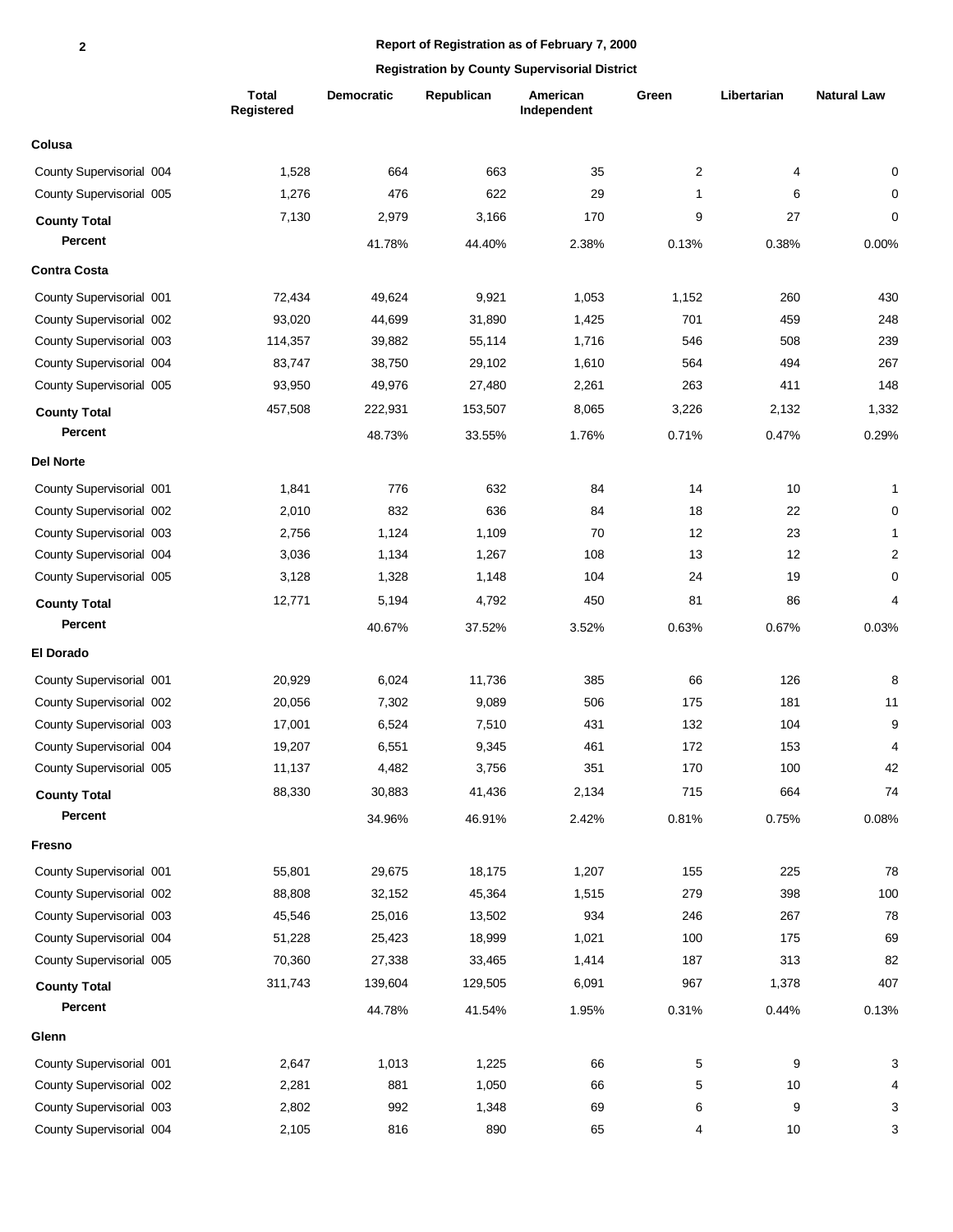| Reform                  | <b>Miscellaneous</b> | Declined to<br><b>State</b> |  |  |
|-------------------------|----------------------|-----------------------------|--|--|
|                         |                      |                             |  |  |
| 6                       | 2                    | 152                         |  |  |
| $\overline{\mathbf{c}}$ | 13                   | 127                         |  |  |
| 19                      | 33                   | 727                         |  |  |
| 0.27%                   | 0.46%                | 10.20%                      |  |  |
| 265                     | 3,131                | 6,598                       |  |  |
| 583                     | 3,051                | 9,964                       |  |  |
| 547                     | 3,318                | 12,487                      |  |  |
| 486                     | 2,870                | 9,604                       |  |  |
| 358                     | 3,514                | 9,539                       |  |  |
| 2,239                   | 15,884               | 48,192                      |  |  |
| 0.49%                   | 3.47%                | 10.53%                      |  |  |
| 20                      | 17                   | 287                         |  |  |
| 18                      | 25                   | 375                         |  |  |
| 17                      | 15                   | 385                         |  |  |
| 23                      | 18                   | 459                         |  |  |
| 27                      | 18                   | 460                         |  |  |
| 105                     | 93                   | 1,966                       |  |  |
| 0.82%                   | 0.73%                | 15.39%                      |  |  |
|                         |                      |                             |  |  |
| 79                      | 120                  | 2,385                       |  |  |
| 102                     | 152                  | 2,538                       |  |  |
| 92                      | 126                  | 2,073                       |  |  |
| 134                     | 131                  | 2,256                       |  |  |
| 37                      | 151                  | 2,048                       |  |  |
| 444                     | 680                  | 11,300                      |  |  |
| 0.50%                   | 0.77%                | 12.79%                      |  |  |
| 263                     | 300                  | 5,723                       |  |  |
| 269                     | 190                  | 8,541                       |  |  |
| 217                     | 283                  | 5,003                       |  |  |
| 195                     | 247                  | 4,999                       |  |  |
| 221                     | 228                  | 7,112                       |  |  |
| 1,165                   | 1,248                | 31,378                      |  |  |
| 0.37%                   | 0.40%                | 10.07%                      |  |  |
| 6                       | 7                    | 313                         |  |  |
| 7                       | $\overline{7}$       | 251                         |  |  |
| 4                       | 16                   | 355                         |  |  |
| 4                       | 22                   | 291                         |  |  |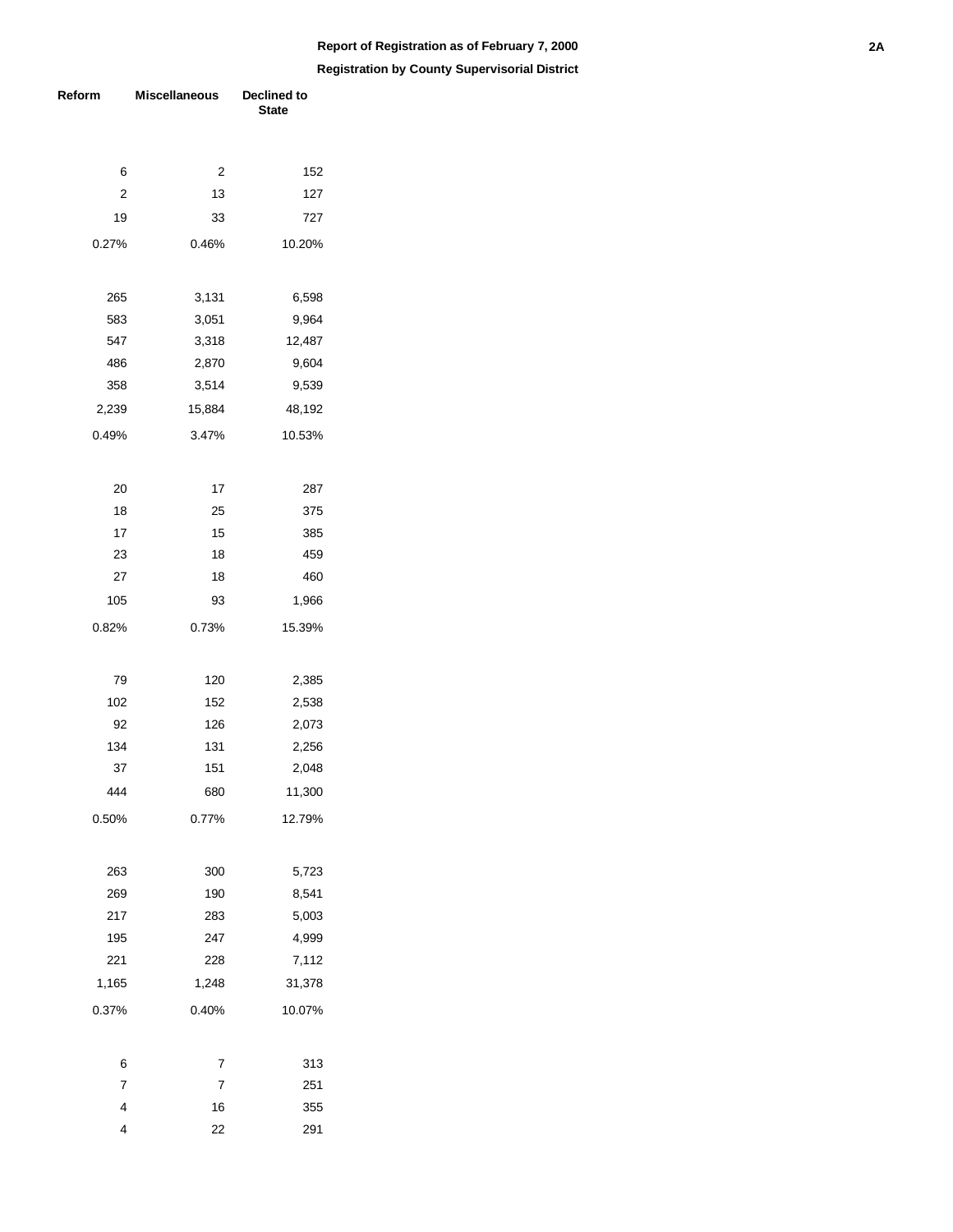|                          | <b>Total</b><br><b>Registered</b> | <b>Democratic</b> | Republican | American<br>Independent | Green          | Libertarian | <b>Natural Law</b> |
|--------------------------|-----------------------------------|-------------------|------------|-------------------------|----------------|-------------|--------------------|
| Glenn                    |                                   |                   |            |                         |                |             |                    |
| County Supervisorial 005 | 1,621                             | 694               | 702        | 30                      | 3              | 5           | 0                  |
| <b>County Total</b>      | 11,456                            | 4,396             | 5,215      | 296                     | 23             | 43          | 13                 |
| Percent                  |                                   | 38.37%            | 45.52%     | 2.58%                   | 0.20%          | 0.38%       | 0.11%              |
| <b>Humboldt</b>          |                                   |                   |            |                         |                |             |                    |
| County Supervisorial 001 | 14,614                            | 6,051             | 5,855      | 304                     | 294            | 107         | 12                 |
| County Supervisorial 002 | 14,729                            | 6,446             | 5,212      | 393                     | 500            | 123         | 15                 |
| County Supervisorial 003 | 16,393                            | 7,033             | 3,390      | 347                     | 2,011          | 235         | 31                 |
| County Supervisorial 004 | 12,256                            | 5,639             | 3,770      | 336                     | 389            | 143         | 13                 |
| County Supervisorial 005 | 14,856                            | 6,903             | 4,367      | 402                     | 706            | 132         | 12                 |
| <b>County Total</b>      | 72,848                            | 32,072            | 22,594     | 1,782                   | 3,900          | 740         | 83                 |
| Percent                  |                                   | 44.03%            | 31.02%     | 2.45%                   | 5.35%          | 1.02%       | 0.11%              |
| <b>Imperial</b>          |                                   |                   |            |                         |                |             |                    |
| County Supervisorial 001 | 10,026                            | 6,573             | 1,512      | 191                     | 17             | 44          | 18                 |
| County Supervisorial 002 | 9,337                             | 4,435             | 3,245      | 177                     | 11             | 35          | 9                  |
| County Supervisorial 003 | 10,341                            | 4,802             | 3,653      | 244                     | 14             | 41          | 22                 |
| County Supervisorial 004 | 10,016                            | 4,900             | 3,488      | 240                     | 14             | 46          | $\boldsymbol{9}$   |
| County Supervisorial 005 | 7,919                             | 4,517             | 2,096      | 182                     | 11             | 38          | 12                 |
| <b>County Total</b>      | 47,639                            | 25,227            | 13,994     | 1,034                   | 67             | 204         | 70                 |
| Percent                  |                                   | 52.95%            | 29.38%     | 2.17%                   | 0.14%          | 0.43%       | 0.15%              |
| Inyo                     |                                   |                   |            |                         |                |             |                    |
| County Supervisorial 001 | 2,096                             | 673               | 1,172      | 34                      | 14             | 7           | $\overline{c}$     |
| County Supervisorial 002 | 1,698                             | 589               | 839        | 52                      | 16             | 9           | $\mathbf{1}$       |
| County Supervisorial 003 | 2,258                             | 735               | 1,184      | 59                      | 5              | 8           | 1                  |
| County Supervisorial 004 | 1,911                             | 698               | 890        | 52                      | $\overline{7}$ | 15          | 0                  |
| County Supervisorial 005 | 1,630                             | 734               | 553        | 66                      | 13             | 14          | $\mathbf 1$        |
| <b>County Total</b>      | 9,593                             | 3,429             | 4,638      | 263                     | 55             | 53          | 5                  |
| Percent                  |                                   | 35.74%            | 48.35%     | 2.74%                   | 0.57%          | 0.55%       | 0.05%              |
| Kern                     |                                   |                   |            |                         |                |             |                    |
| County Supervisorial 001 | 51,295                            | 20,827            | 22,478     | 1,421                   | 95             | 324         | 42                 |
| County Supervisorial 002 | 53,513                            | 19,186            | 25,228     | 1,660                   | 92             | 304         | 60                 |
| County Supervisorial 003 | 66,746                            | 22,046            | 35,506     | 1,822                   | 145            | 396         | 58                 |
| County Supervisorial 004 | 52,425                            | 17,850            | 27,017     | 1,374                   | 125            | 303         | 62                 |
| County Supervisorial 005 | 29,141                            | 17,424            | 7,092      | 905                     | 64             | 196         | 62                 |
| <b>County Total</b>      | 253,120                           | 97,333            | 117,321    | 7,182                   | 521            | 1,523       | 284                |
| Percent                  |                                   | 38.45%            | 46.35%     | 2.84%                   | 0.21%          | 0.60%       | 0.11%              |
| <b>Kings</b>             |                                   |                   |            |                         |                |             |                    |
| County Supervisorial 001 | 7,143                             | 2,564             | 3,346      | 228                     | 5              | 29          | 12                 |
| County Supervisorial 002 | 6,621                             | 4,013             | 1,667      | 173                     | 10             | 12          | $\boldsymbol{7}$   |
| County Supervisorial 003 | 10,894                            | 3,695             | 5,687      | 242                     | 18             | 36          | 17                 |
| County Supervisorial 004 | 7,990                             | 3,818             | 2,974      | 187                     | 12             | 23          | 14                 |
| County Supervisorial 005 | 9,305                             | 4,007             | 3,951      | 233                     | 8              | 22          | 17                 |
| <b>County Total</b>      | 41,953                            | 18,097            | 17,625     | 1,063                   | 53             | 122         | 67                 |
| Percent                  |                                   | 43.14%            | 42.01%     | 2.53%                   | 0.13%          | 0.29%       | 0.16%              |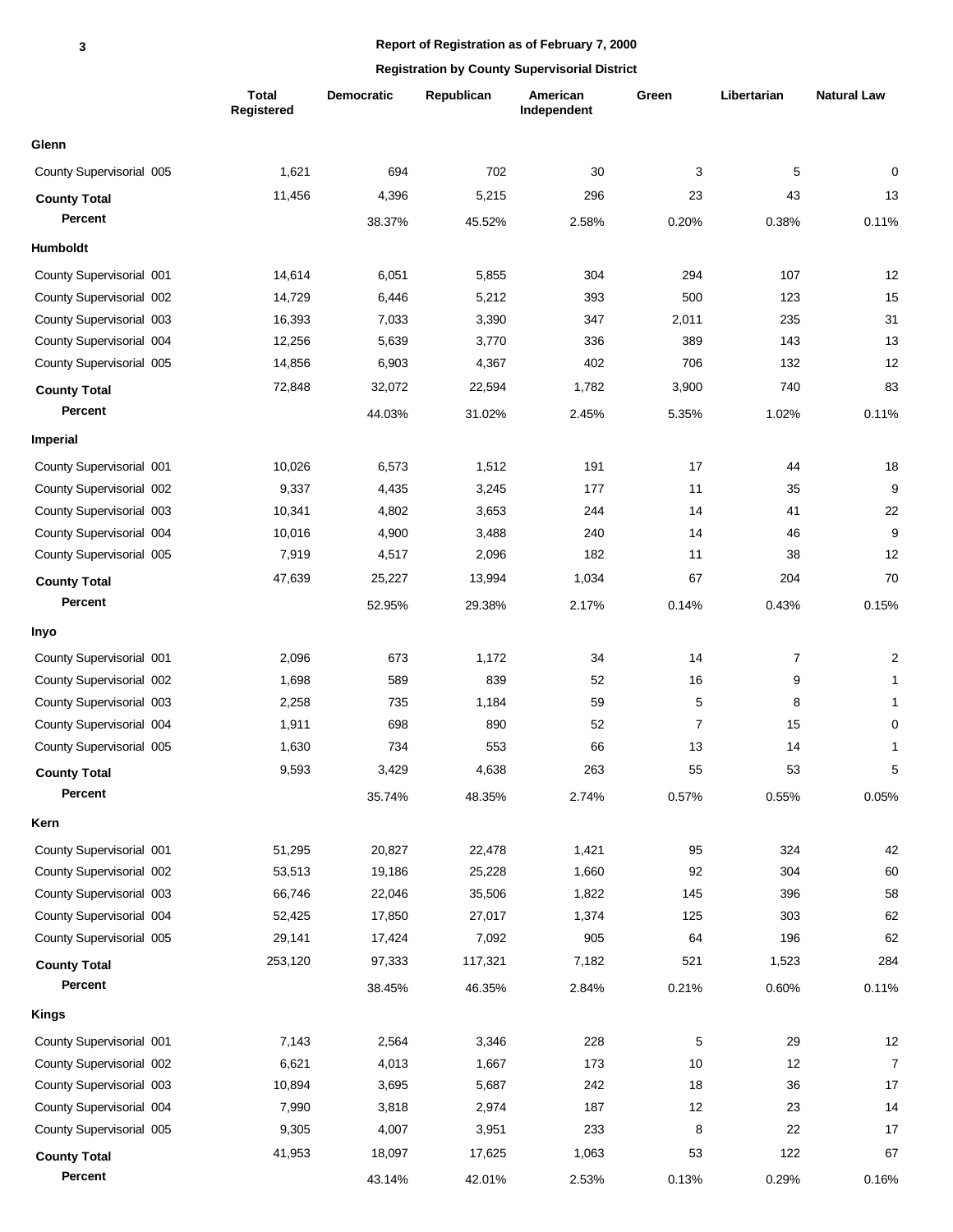| Reform         | Miscellaneous | <b>Declined to</b><br><b>State</b> |  |  |
|----------------|---------------|------------------------------------|--|--|
|                |               |                                    |  |  |
| 1              | 3<br>55       | 183                                |  |  |
| 22             |               | 1,393                              |  |  |
| 0.19%          | 0.48%         | 12.16%                             |  |  |
| 91             | 69            | 1,831                              |  |  |
| 46             | 85            | 1,909                              |  |  |
| 56             | 157           | 3,133                              |  |  |
| 81             | 82            | 1,803                              |  |  |
| 47             | 98            | 2,189                              |  |  |
| 321            | 491           | 10,865                             |  |  |
| 0.44%          | 0.67%         | 14.91%                             |  |  |
| 7              | 16            | 1,648                              |  |  |
| 10             | 29            | 1,386                              |  |  |
| 8              | 39            | 1,518                              |  |  |
| 55             | 21            | 1,243                              |  |  |
| 16             | 11            | 1,036                              |  |  |
| 96             | 116           | 6,831                              |  |  |
| 0.20%          | 0.24%         | 14.34%                             |  |  |
| 5              | 17            | 172                                |  |  |
| $\overline{4}$ | 17            | 171                                |  |  |
| $\overline{2}$ | 20            | 244                                |  |  |
| 5              | 9             | 235                                |  |  |
| 5              | 22            | 222                                |  |  |
| 21             | 85            | 1,044                              |  |  |
| 0.22%          | 0.89%         | 10.88%                             |  |  |
|                |               |                                    |  |  |
| 172            | 231           | 5,705                              |  |  |
| 321            | 234           | 6,428                              |  |  |
| 295            | 214           | 6,264                              |  |  |
| 206            | 170           | 5,318                              |  |  |
| 172            | 234           | 2,992                              |  |  |
| 1,166          | 1,083         | 26,707                             |  |  |
| 0.46%          | 0.43%         | 10.55%                             |  |  |
| 15             | 45            | 899                                |  |  |
| 12             | 51            | 676                                |  |  |
| 26             | 62            | 1,111                              |  |  |
| 28             | 66            | 868                                |  |  |
| 29             | 62            | 976                                |  |  |
| 110            | 286           | 4,530                              |  |  |
| 0.26%          | 0.68%         | 10.80%                             |  |  |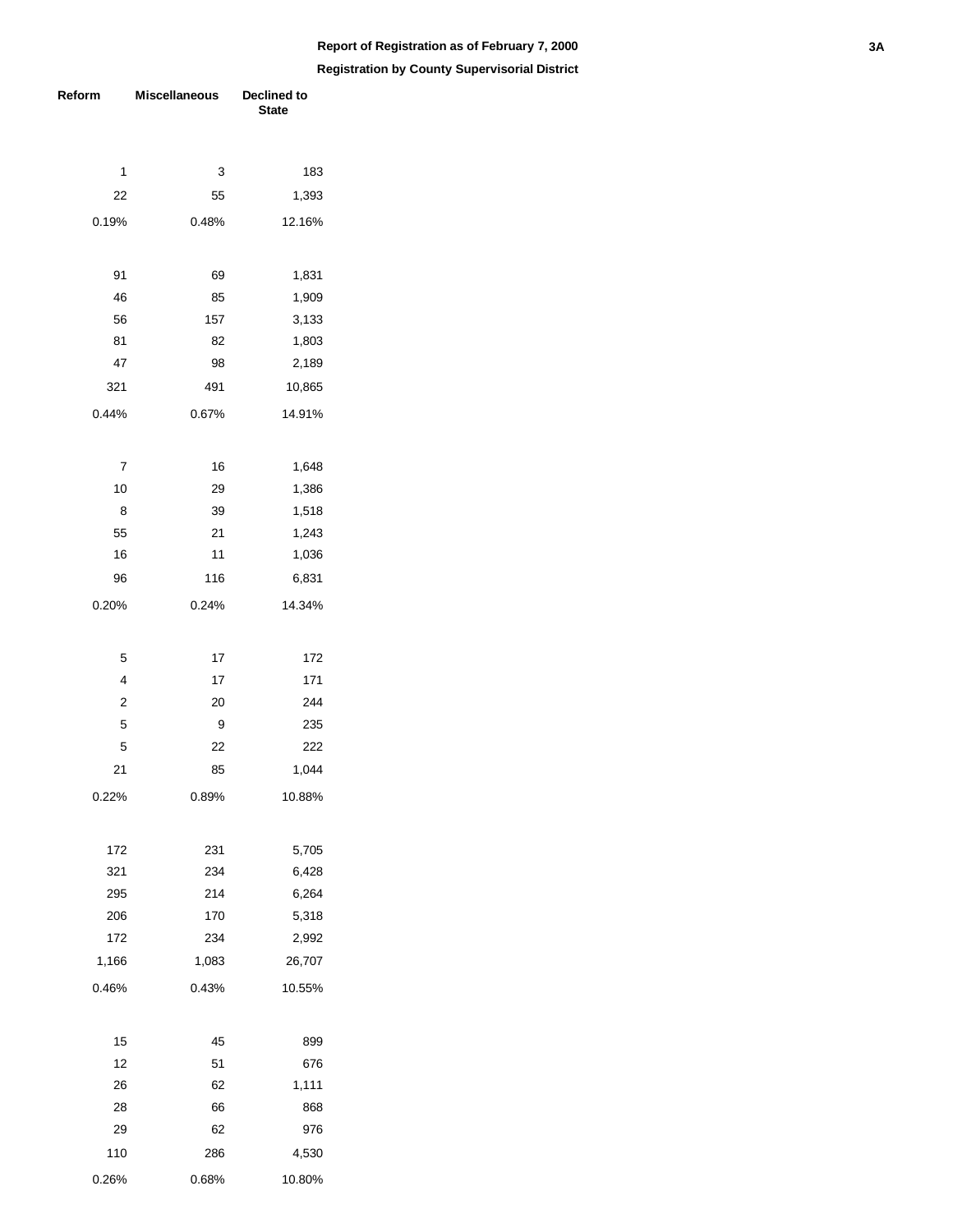|                          | Total<br>Registered | <b>Democratic</b> | Republican | American<br>Independent | Green  | Libertarian | <b>Natural Law</b> |
|--------------------------|---------------------|-------------------|------------|-------------------------|--------|-------------|--------------------|
| Lake                     |                     |                   |            |                         |        |             |                    |
| County Supervisorial 001 | 6,565               | 3,094             | 2,188      | 182                     | 96     | 54          | 7                  |
| County Supervisorial 002 | 4,887               | 2,839             | 1,226      | 159                     | 31     | 33          | 3                  |
| County Supervisorial 003 | 5,875               | 2,986             | 1,781      | 190                     | 43     | 41          | 8                  |
| County Supervisorial 004 | 5,855               | 2,474             | 2,362      | 159                     | 55     | 38          | 6                  |
| County Supervisorial 005 | 5,917               | 2,573             | 2,285      | 141                     | 63     | 38          | 6                  |
| <b>County Total</b>      | 29,099              | 13,966            | 9,842      | 831                     | 288    | 204         | 30                 |
| <b>Percent</b>           |                     | 47.99%            | 33.82%     | 2.86%                   | 0.99%  | 0.70%       | 0.10%              |
| Lassen                   |                     |                   |            |                         |        |             |                    |
| County Supervisorial 001 | 2,685               | 1,124             | 1,061      | 95                      | 13     | 18          | 0                  |
| County Supervisorial 002 | 2,302               | 909               | 902        | 100                     | 9      | 12          | $\overline{c}$     |
| County Supervisorial 003 | 3,435               | 1,176             | 1,630      | 124                     | 4      | 27          | 0                  |
| County Supervisorial 004 | 2,115               | 760               | 1,024      | 57                      | 6      | 3           | $\overline{c}$     |
| County Supervisorial 005 | 2,365               | 916               | 915        | 125                     | 3      | 17          | $\overline{7}$     |
| <b>County Total</b>      | 12,902              | 4,885             | 5,532      | 501                     | 35     | 77          | 11                 |
| <b>Percent</b>           |                     | 37.86%            | 42.88%     | 3.88%                   | 0.27%  | 0.60%       | 0.09%              |
| <b>Los Angeles</b>       |                     |                   |            |                         |        |             |                    |
| County Supervisorial 001 | 511,148             | 322,668           | 91,571     | 9,376                   | 1,912  | 2,097       | 2,464              |
| County Supervisorial 002 | 669,334             | 472,149           | 82,241     | 10,404                  | 4,366  | 2,157       | 13,113             |
| County Supervisorial 003 | 844,219             | 455,904           | 216,282    | 14,220                  | 6,121  | 5,474       | 3,045              |
| County Supervisorial 004 | 853,222             | 393,292           | 301,395    | 15,502                  | 4,285  | 4,443       | 4,374              |
| County Supervisorial 005 | 930,565             | 378,303           | 379,270    | 17,422                  | 4,083  | 4,865       | 2,779              |
| <b>County Total</b>      | 3,808,488           | 2,022,316         | 1,070,759  | 66,924                  | 20,767 | 19,036      | 25,775             |
| Percent                  |                     | 53.10%            | 28.12%     | 1.76%                   | 0.55%  | 0.50%       | 0.68%              |
| Madera                   |                     |                   |            |                         |        |             |                    |
| County Supervisorial 001 | 11,663              | 3,959             | 5,994      | 266                     | 32     | 66          | 13                 |
| County Supervisorial 002 | 9,003               | 3,697             | 4,011      | 225                     | 17     | 43          | 14                 |
| County Supervisorial 003 | 8,417               | 3,701             | 3,686      | 142                     | 13     | 25          | 6                  |
| County Supervisorial 004 | 5,674               | 3,209             | 1,553      | 146                     | 13     | 11          | 17                 |
| County Supervisorial 005 | 12,579              | 3,749             | 6,877      | 323                     | 88     | 87          | 12                 |
| <b>County Total</b>      | 47,336              | 18,315            | 22,121     | 1,102                   | 163    | 232         | 62                 |
| Percent                  |                     | 38.69%            | 46.73%     | 2.33%                   | 0.34%  | 0.49%       | 0.13%              |
| Marin                    |                     |                   |            |                         |        |             |                    |
| County Supervisorial 001 | 27,522              | 13,607            | 8,671      | 378                     | 447    | 155         | 38                 |
| County Supervisorial 002 | 28,669              | 15,534            | 6,949      | 449                     | 878    | 172         | 40                 |
| County Supervisorial 003 | 30,881              | 15,624            | 8,167      | 446                     | 619    | 188         | 61                 |
| County Supervisorial 004 | 24,612              | 13,185            | 5,815      | 378                     | 789    | 181         | 36                 |
| County Supervisorial 005 | 25,874              | 11,763            | 8,771      | 493                     | 276    | 135         | 22                 |
| <b>County Total</b>      | 137,558             | 69,713            | 38,373     | 2,144                   | 3,009  | 831         | 197                |
| Percent                  |                     | 50.68%            | 27.90%     | 1.56%                   | 2.19%  | 0.60%       | 0.14%              |
| <b>Mariposa</b>          |                     |                   |            |                         |        |             |                    |
| County Supervisorial 001 | 1,757               | 752               | 591        | 42                      | 51     | 9           | 1                  |
| County Supervisorial 002 | 2,012               | 785               | 849        | 61                      | 12     | 14          | $\mathbf{1}$       |
| County Supervisorial 003 | 2,123               | 739               | 1,031      | 59                      | $16\,$ | 16          | 3                  |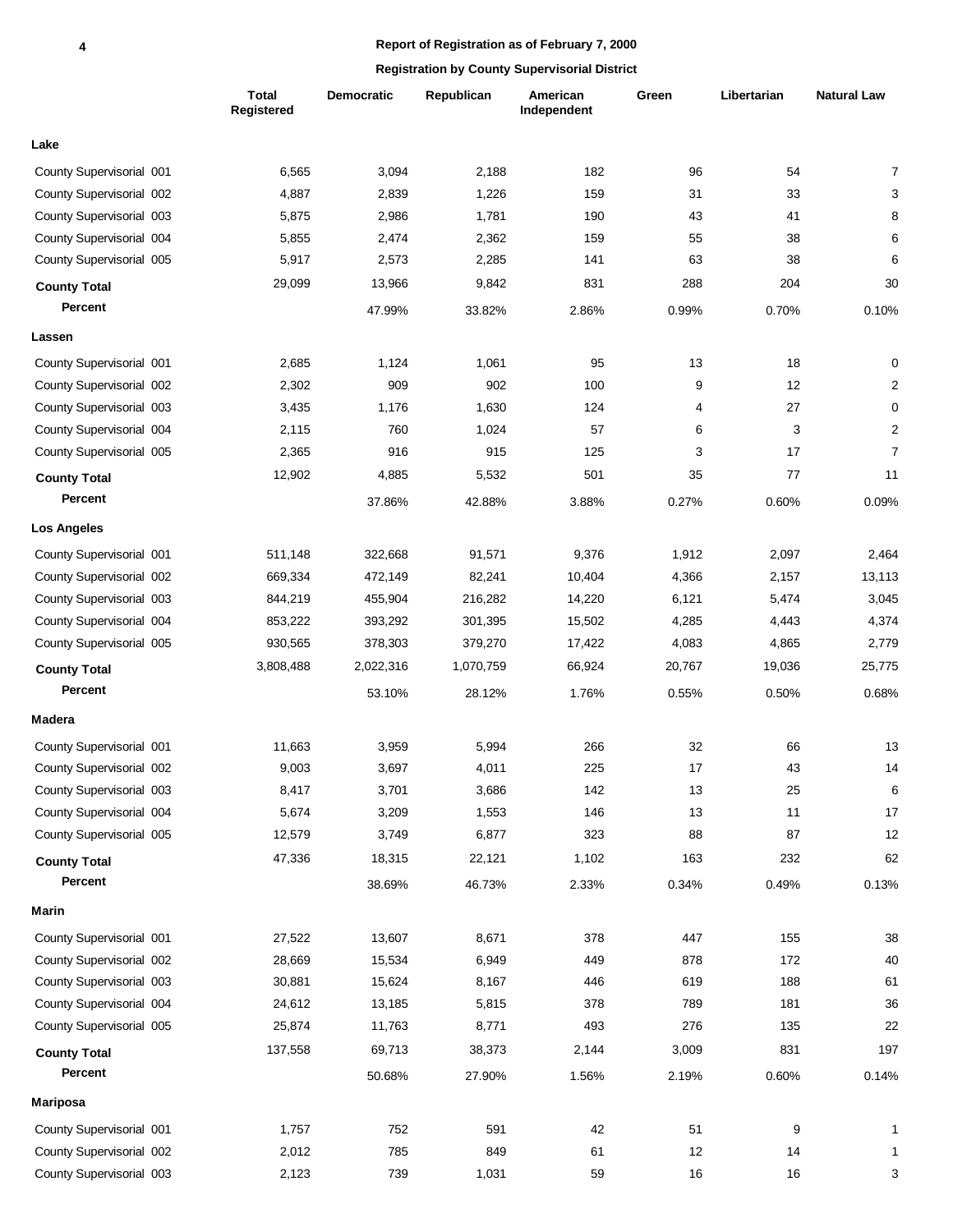| Reform | <b>Miscellaneous</b> | Declined to<br><b>State</b> |  |  |
|--------|----------------------|-----------------------------|--|--|
|        |                      |                             |  |  |
| 40     | 42                   | 862                         |  |  |
| 21     | 31                   | 544                         |  |  |
| 52     | 43                   | 731                         |  |  |
| 45     | 18                   | 698                         |  |  |
| 31     | 24                   | 756                         |  |  |
| 189    | 158                  | 3,591                       |  |  |
| 0.65%  | 0.54%                | 12.34%                      |  |  |
| 22     | 13                   | 339                         |  |  |
| 18     | 26                   | 324                         |  |  |
| 19     | 19                   | 436                         |  |  |
| 6      | 14                   | 243                         |  |  |
| 14     | 19                   | 349                         |  |  |
| 79     | 91                   | 1,691                       |  |  |
| 0.61%  | 0.71%                | 13.11%                      |  |  |
| 1,430  | 6,694                | 72,936                      |  |  |
| 3,460  | 7,239                | 74,205                      |  |  |
| 5,482  | 9,208                | 128,483                     |  |  |
| 3,878  | 7,874                | 118,179                     |  |  |
| 4,621  | 7,636                | 131,586                     |  |  |
| 18,871 | 38,651               | 525,389                     |  |  |
| 0.50%  | 1.01%                | 13.80%                      |  |  |
| 49     | 43                   | 1,241                       |  |  |
| 29     | 44                   | 923                         |  |  |
| 19     | 61                   | 764                         |  |  |
| 14     | 71                   | 640                         |  |  |
| 60     | 57                   | 1,326                       |  |  |
| 171    | 276                  | 4,894                       |  |  |
| 0.36%  | 0.58%                | 10.34%                      |  |  |
| 174    | 89                   | 3,963                       |  |  |
| 155    | 126                  | 4,366                       |  |  |
| 195    | 106                  | 5,475                       |  |  |
| 155    | 104                  | 3,969                       |  |  |
| 213    | 99                   | 4,102                       |  |  |
| 892    | 524                  | 21,875                      |  |  |
| 0.65%  | 0.38%                | 15.90%                      |  |  |
| 8      | 20                   | 283                         |  |  |
| 10     | 12                   | 268                         |  |  |
| 5      | 17                   | 237                         |  |  |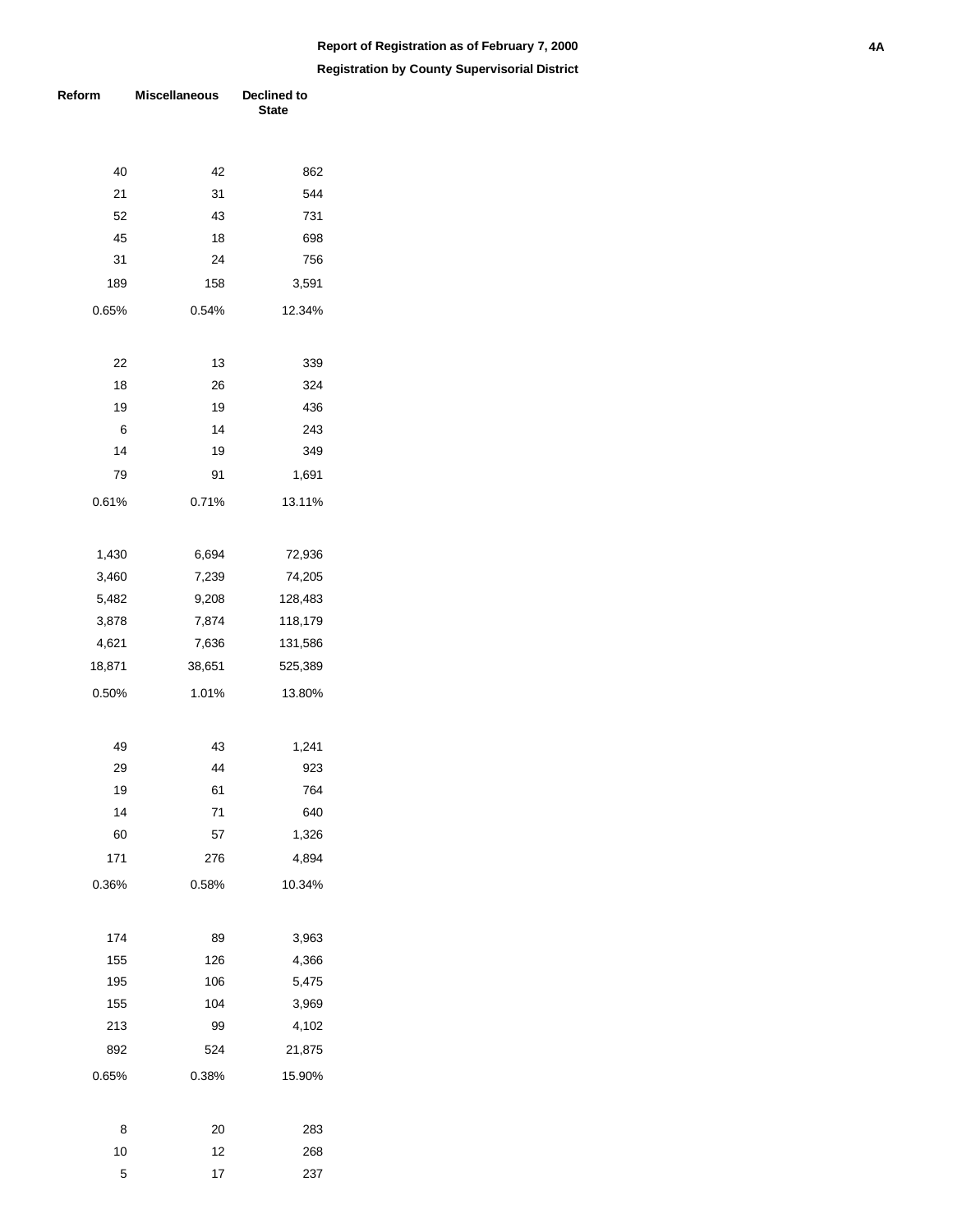|                          | <b>Total</b><br>Registered | Democratic | Republican | American<br>Independent | Green                   | Libertarian    | <b>Natural Law</b> |
|--------------------------|----------------------------|------------|------------|-------------------------|-------------------------|----------------|--------------------|
| <b>Mariposa</b>          |                            |            |            |                         |                         |                |                    |
| County Supervisorial 004 | 1,962                      | 704        | 950        | 44                      | 3                       | 20             | $\overline{c}$     |
| County Supervisorial 005 | 2,271                      | 717        | 1,185      | 49                      | 14                      | 26             | 1                  |
| <b>County Total</b>      | 10,125                     | 3,697      | 4,606      | 255                     | 96                      | 85             | 8                  |
| <b>Percent</b>           |                            | 36.51%     | 45.49%     | 2.52%                   | 0.95%                   | 0.84%          | 0.08%              |
| Mendocino                |                            |            |            |                         |                         |                |                    |
| County Supervisorial 001 | 8,672                      | 3,746      | 3,008      | 224                     | 268                     | 59             | 6                  |
| County Supervisorial 002 | 8,430                      | 3,973      | 2,636      | 241                     | 189                     | 50             | 10                 |
| County Supervisorial 003 | 9,431                      | 4,376      | 2,503      | 255                     | 400                     | 74             | 13                 |
| County Supervisorial 004 | 9,545                      | 4,984      | 2,321      | 253                     | 299                     | 69             | 8                  |
| County Supervisorial 005 | 11,024                     | 5,534      | 2,766      | 215                     | 565                     | 115            | 9                  |
| <b>County Total</b>      | 47,102                     | 22,613     | 13,234     | 1,188                   | 1,721                   | 367            | 46                 |
| <b>Percent</b>           |                            | 48.01%     | 28.10%     | 2.52%                   | 3.65%                   | 0.78%          | 0.10%              |
| Merced                   |                            |            |            |                         |                         |                |                    |
| County Supervisorial 001 | 10,889                     | 7,223      | 2,200      | 220                     | 22                      | 28             | 13                 |
| County Supervisorial 002 | 16,974                     | 9,079      | 5,780      | 336                     | 43                      | 57             | 14                 |
| County Supervisorial 003 | 17,374                     | 8,377      | 6,537      | 386                     | 34                      | 65             | 8                  |
| County Supervisorial 004 | 16,490                     | 8,236      | 5,945      | 387                     | 27                      | 59             | 9                  |
| County Supervisorial 005 | 16,739                     | 9,375      | 5,205      | 368                     | 18                      | 63             | 6                  |
| <b>County Total</b>      | 78,466                     | 42,290     | 25,667     | 1,697                   | 144                     | 272            | 50                 |
| <b>Percent</b>           |                            | 53.90%     | 32.71%     | 2.16%                   | 0.18%                   | 0.35%          | 0.06%              |
| <b>Modoc</b>             |                            |            |            |                         |                         |                |                    |
| County Supervisorial 001 | 825                        | 251        | 429        | 23                      | 6                       | 5              | 0                  |
| County Supervisorial 002 | 1,175                      | 500        | 483        | 36                      | 3                       | 7              | 0                  |
| County Supervisorial 003 | 1,081                      | 415        | 513        | 32                      | 3                       | $\overline{2}$ | 1                  |
| County Supervisorial 004 | 1,187                      | 476        | 533        | 37                      | $\overline{\mathbf{c}}$ | 6              | $\overline{2}$     |
| County Supervisorial 005 | 1,041                      | 381        | 507        | 33                      | $\mathbf{1}$            | 9              | $\overline{2}$     |
| <b>County Total</b>      | 5,309                      | 2,023      | 2,465      | 161                     | 15                      | 29             | 5                  |
| Percent                  |                            | 38.11%     | 46.43%     | 3.03%                   | 0.28%                   | 0.55%          | 0.09%              |
| Mono                     |                            |            |            |                         |                         |                |                    |
| County Supervisorial 001 | 1,045                      | 328        | 372        | 51                      | 28                      | $20\,$         | 1                  |
| County Supervisorial 002 | 1,300                      | 440        | 584        | 39                      | 11                      | 8              | 0                  |
| County Supervisorial 003 | 1,224                      | 387        | 514        | 33                      | 26                      | 14             | 1                  |
| County Supervisorial 004 | 1,041                      | 332        | 552        | 22                      | 3                       | 3              | 0                  |
| County Supervisorial 005 | 1,389                      | 405        | 604        | 44                      | 25                      | 18             | 0                  |
| <b>County Total</b>      | 5,999                      | 1,892      | 2,626      | 189                     | 93                      | 63             | $\overline{c}$     |
| Percent                  |                            | 31.54%     | 43.77%     | 3.15%                   | 1.55%                   | 1.05%          | 0.03%              |
| <b>Monterey</b>          |                            |            |            |                         |                         |                |                    |
| County Supervisorial 001 | 18,315                     | 12,095     | 3,092      | 337                     | 50                      | 65             | $20\,$             |
| County Supervisorial 002 | 42,604                     | 19,170     | 16,260     | 918                     | 178                     | 216            | $27\,$             |
| County Supervisorial 003 | 21,314                     | 11,747     | 5,881      | 480                     | 106                     | 108            | $20\,$             |
| County Supervisorial 004 | 20,839                     | 10,879     | 5,311      | 528                     | 173                     | 115            | 23                 |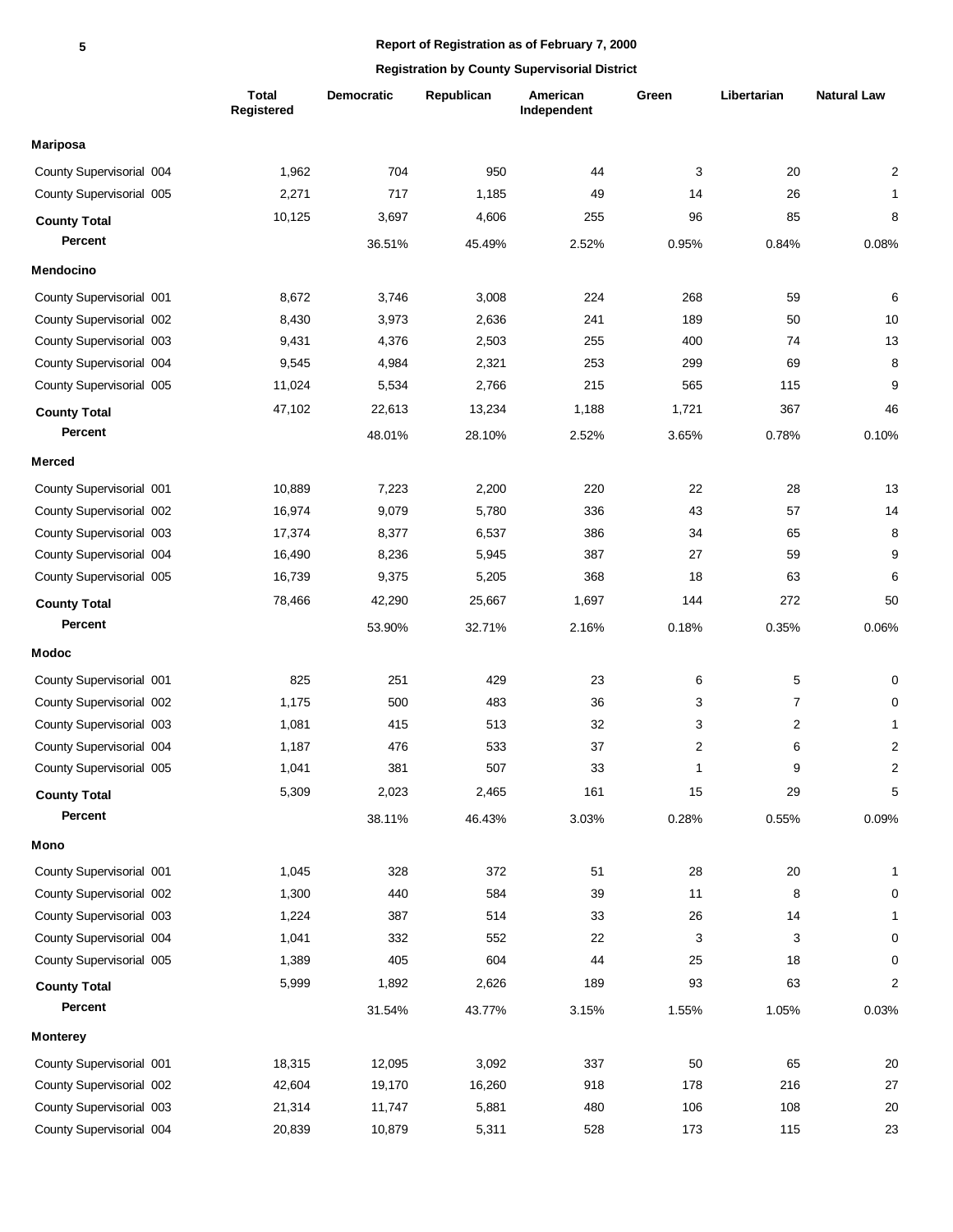| Reform         | <b>Miscellaneous</b> | Declined to<br><b>State</b> |  |  |
|----------------|----------------------|-----------------------------|--|--|
|                |                      |                             |  |  |
| 6              | 17                   | 216                         |  |  |
| 12             | 20                   | 247                         |  |  |
| 41             | 86                   | 1,251                       |  |  |
| 0.40%          | 0.85%                | 12.36%                      |  |  |
| 26             | 79                   | 1,256                       |  |  |
| 30             | 95                   | 1,206                       |  |  |
| 193            | 171                  | 1,446                       |  |  |
| 41             | 107                  | 1,463                       |  |  |
| 51             | 132                  | 1,637                       |  |  |
| 341            | 584                  | 7,008                       |  |  |
| 0.72%          | 1.24%                | 14.88%                      |  |  |
| 23             | 73                   | 1,087                       |  |  |
| 53             | 65                   | 1,547                       |  |  |
| 71             | 54                   | 1,842                       |  |  |
| 65             | 73                   | 1,689                       |  |  |
| 30             | 69                   | 1,605                       |  |  |
| 242            | 334                  | 7,770                       |  |  |
| 0.31%          | 0.43%                | 9.90%                       |  |  |
| 4              | 1                    | 106                         |  |  |
| 5              | 5                    | 136                         |  |  |
| 0              | 4                    | 111                         |  |  |
| 1              | 5                    | 125                         |  |  |
| 4              | $\overline{c}$       | 102                         |  |  |
| 14             | 17                   | 580                         |  |  |
| 0.26%          | 0.32%                | 10.92%                      |  |  |
| 6              | 7                    | 232                         |  |  |
| 5              | 7                    | 206                         |  |  |
| $\overline{2}$ | 6                    | 241                         |  |  |
| 6              | 3                    | 120                         |  |  |
| 1              | 6                    | 286                         |  |  |
| 20             | 29                   | 1,085                       |  |  |
| 0.33%          | 0.48%                | 18.09%                      |  |  |
| 71             | 197                  | 2,388                       |  |  |
| 163            | 267                  | 5,405                       |  |  |
| 79             | 211                  | 2,682                       |  |  |
| 147            | 218                  | 3,445                       |  |  |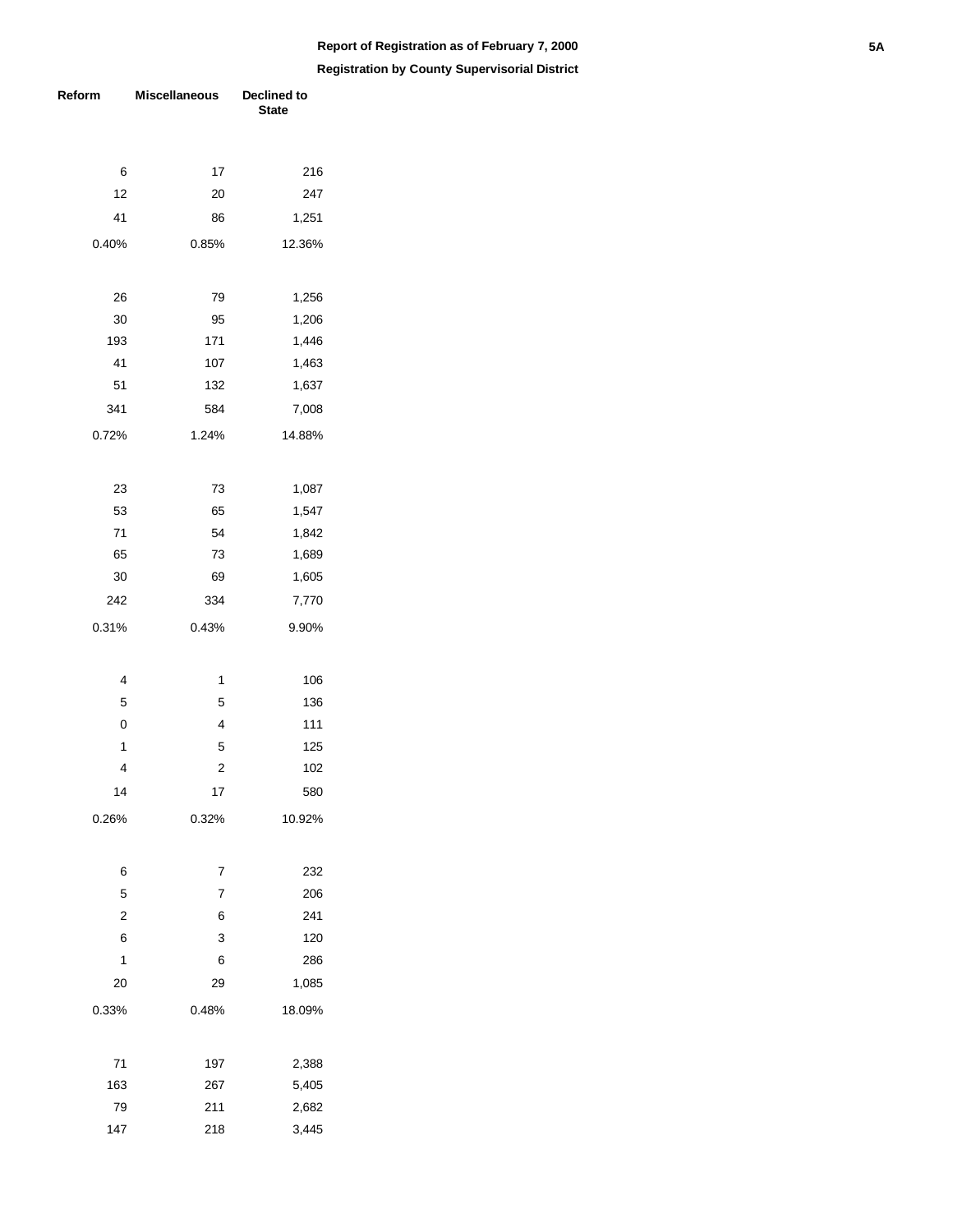|                          | Total<br>Registered | <b>Democratic</b> | Republican | American<br>Independent | Green | Libertarian | <b>Natural Law</b> |
|--------------------------|---------------------|-------------------|------------|-------------------------|-------|-------------|--------------------|
| <b>Monterey</b>          |                     |                   |            |                         |       |             |                    |
| County Supervisorial 005 | 42,633              | 17,595            | 16.406     | 841                     | 544   | 268         | 70                 |
| <b>County Total</b>      | 145,705             | 71,486            | 46,950     | 3,104                   | 1,051 | 772         | 160                |
| Percent                  |                     | 49.06%            | 32.22%     | 2.13%                   | 0.72% | 0.53%       | 0.11%              |
| <b>Napa</b>              |                     |                   |            |                         |       |             |                    |
| County Supervisorial 001 | 11,887              | 5,802             | 3,904      | 230                     | 142   | 77          | 18                 |
| County Supervisorial 002 | 15,378              | 7,207             | 5,685      | 335                     | 106   | 63          | 27                 |
| County Supervisorial 003 | 11,432              | 4,597             | 4,589      | 208                     | 136   | 86          | 11                 |
| County Supervisorial 004 | 12,402              | 5,790             | 4,476      | 280                     | 102   | 56          | 24                 |
| County Supervisorial 005 | 12,950              | 6,743             | 3,838      | 291                     | 128   | 78          | 15                 |
| <b>County Total</b>      | 64,049              | 30,139            | 22,492     | 1,344                   | 614   | 360         | 95                 |
| Percent                  |                     | 47.06%            | 35.12%     | 2.10%                   | 0.96% | 0.56%       | 0.15%              |
| <b>Nevada</b>            |                     |                   |            |                         |       |             |                    |
| County Supervisorial 001 | 11,791              | 4,068             | 5,309      | 236                     | 337   | 98          | 9                  |
| County Supervisorial 002 | 11,384              | 3,256             | 6,318      | 201                     | 90    | 70          | 10                 |
| County Supervisorial 003 | 9,653               | 3,461             | 4,074      | 219                     | 214   | 101         | 10                 |
| County Supervisorial 004 | 11,451              | 3,397             | 5,930      | 229                     | 176   | 92          | 5                  |
| County Supervisorial 005 | 11,717              | 4,322             | 3,933      | 304                     | 500   | 180         | 15                 |
| <b>County Total</b>      | 55,996              | 18,504            | 25,564     | 1,189                   | 1,317 | 541         | 49                 |
| Percent                  |                     | 33.05%            | 45.65%     | 2.12%                   | 2.35% | 0.97%       | 0.09%              |
| Orange                   |                     |                   |            |                         |       |             |                    |
| County Supervisorial 001 | 153,040             | 64,312            | 59,560     | 2,972                   | 416   | 931         | 715                |
| County Supervisorial 002 | 252,128             | 82,261            | 120,861    | 5,164                   | 1,212 | 2,252       | 1,309              |
| County Supervisorial 003 | 285,430             | 80,871            | 155,501    | 5,367                   | 860   | 1,731       | 798                |
| County Supervisorial 004 | 202,297             | 73,355            | 92,691     | 4,222                   | 602   | 1,347       | 652                |
| County Supervisorial 005 | 335,680             | 90,655            | 179,857    | 6,338                   | 1,420 | 2,296       | 1,135              |
| <b>County Total</b>      | 1,228,575           | 391,454           | 608,470    | 24,063                  | 4,510 | 8,557       | 4,609              |
| Percent                  |                     | 31.86%            | 49.53%     | 1.96%                   | 0.37% | 0.70%       | 0.38%              |
| <b>Placer</b>            |                     |                   |            |                         |       |             |                    |
| County Supervisorial 001 | 35,397              | 12,718            | 17,043     | 718                     | 128   | 159         | 11                 |
| County Supervisorial 002 | 28,112              | 9,064             | 14,045     | 598                     | 131   | 171         | 10                 |
| County Supervisorial 003 | 22,043              | 7,989             | 10,229     | 427                     | 203   | 158         | 13                 |
| County Supervisorial 004 | 27,849              | 8,146             | 15,336     | 485                     | 115   | 152         | 10                 |
| County Supervisorial 005 | 22,372              | 7,930             | 9,301      | 545                     | 284   | 244         | 38                 |
| <b>County Total</b>      | 135,773             | 45,847            | 65,954     | 2,773                   | 861   | 884         | 82                 |
| Percent                  |                     | 33.77%            | 48.58%     | 2.04%                   | 0.63% | 0.65%       | 0.06%              |
| <b>Plumas</b>            |                     |                   |            |                         |       |             |                    |
| County Supervisorial 001 | 2,258               | 937               | 854        | 98                      | 6     | 14          | 0                  |
| County Supervisorial 002 | 2,020               | 868               | 723        | 86                      | 17    | 12          | 0                  |
| County Supervisorial 003 | 2,765               | 985               | 1,398      | 68                      | 5     | 11          | 0                  |
| County Supervisorial 004 | 2,436               | 973               | 960        | 81                      | 29    | 20          | 3                  |
| County Supervisorial 005 | 2,847               | 1,080             | 1,325      | 67                      | 14    | 11          | 0                  |
| <b>County Total</b>      | 12,326              | 4,843             | 5,260      | 400                     | 71    | 68          | 3                  |
| Percent                  |                     | 39.29%            | 42.67%     | 3.25%                   | 0.58% | 0.55%       | 0.02%              |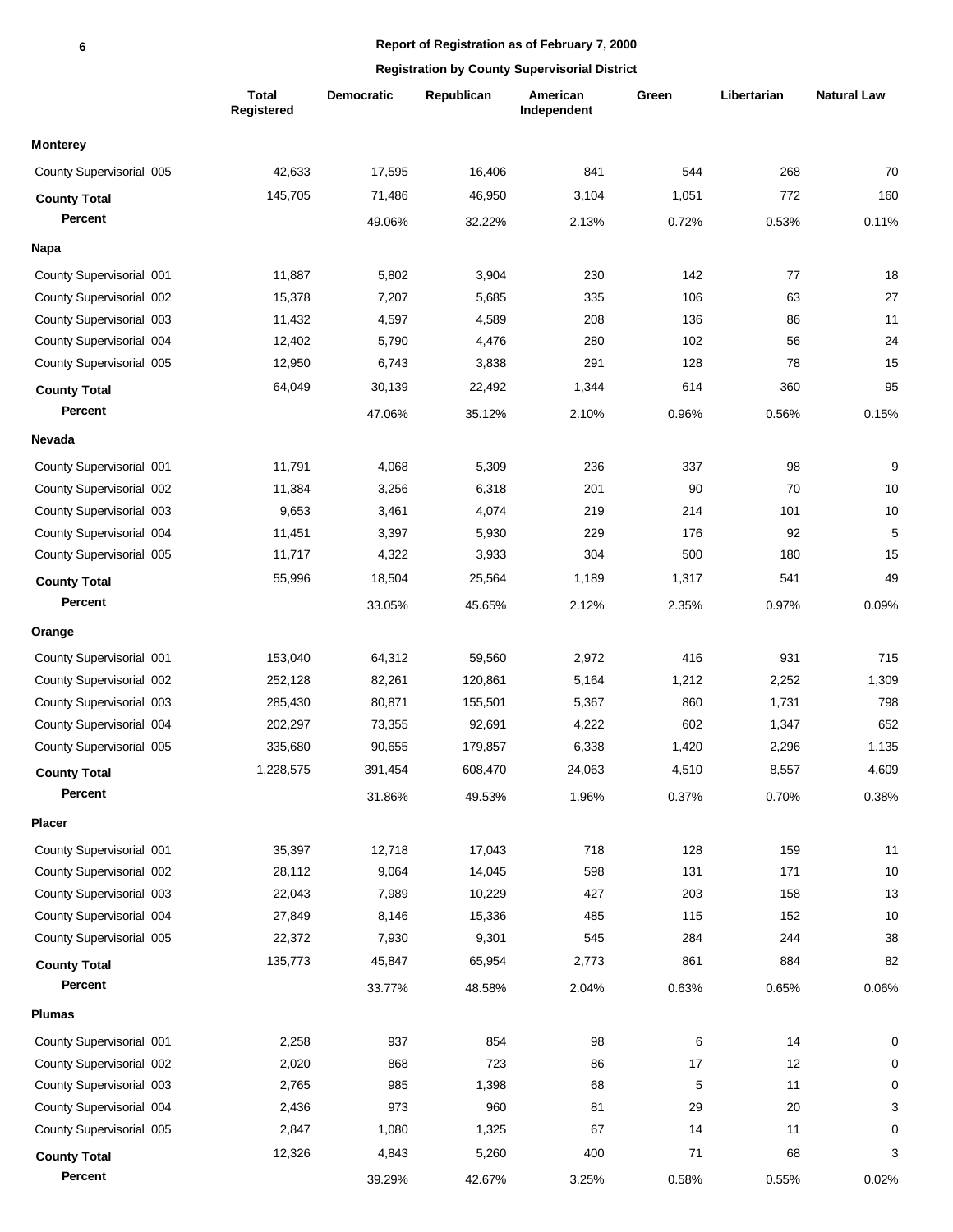| Reform | <b>Miscellaneous</b> | Declined to<br><b>State</b> |  |  |
|--------|----------------------|-----------------------------|--|--|
|        |                      |                             |  |  |
| 246    | 413                  |                             |  |  |
| 706    | 1,306                | 6,250<br>20,170             |  |  |
|        |                      |                             |  |  |
| 0.48%  | 0.90%                | 13.84%                      |  |  |
|        |                      |                             |  |  |
| 61     | 105                  | 1,548                       |  |  |
| 62     | 144                  | 1,749                       |  |  |
| 52     | 104                  | 1,649                       |  |  |
| 58     | 98                   | 1,518                       |  |  |
| 70     | 113                  | 1,674                       |  |  |
| 303    | 564                  | 8,138                       |  |  |
| 0.47%  | 0.88%                | 12.71%                      |  |  |
|        |                      |                             |  |  |
| 116    | 43                   | 1,575                       |  |  |
| 134    | 32                   | 1,273                       |  |  |
| 118    | 41                   | 1,415                       |  |  |
| 139    | 36                   | 1,447                       |  |  |
| 55     | 63                   | 2,345                       |  |  |
| 562    | 215                  | 8,055                       |  |  |
| 1.00%  | 0.38%                | 14.38%                      |  |  |
|        |                      |                             |  |  |
| 953    | 1,149                | 22,032                      |  |  |
| 1,974  | 1,307                | 35,788                      |  |  |
| 2,148  | 1,129                | 37,025                      |  |  |
| 1,436  | 1,150                | 26,842                      |  |  |
| 2,470  | 1,155                | 50,354                      |  |  |
| 8,981  | 5,890                | 172,041                     |  |  |
| 0.73%  | 0.48%                | 14.00%                      |  |  |
|        |                      |                             |  |  |
| 160    | 91                   | 4,369                       |  |  |
| 149    | 78                   | 3,866                       |  |  |
| 271    | 77                   | 2,676                       |  |  |
| 145    | 70                   | 3,390                       |  |  |
| 200    | 119                  | 3,711                       |  |  |
| 925    | 435                  | 18,012                      |  |  |
| 0.68%  | 0.32%                | 13.27%                      |  |  |
|        |                      |                             |  |  |
| 6      | 18                   | 325                         |  |  |
| 15     | 19                   | 280                         |  |  |
| 16     | 18                   | 264                         |  |  |
| 10     | 25                   | 335                         |  |  |
| 7      | 23                   | 320                         |  |  |
| 54     | 103                  | 1,524                       |  |  |
| 0.44%  | 0.84%                | 12.36%                      |  |  |
|        |                      |                             |  |  |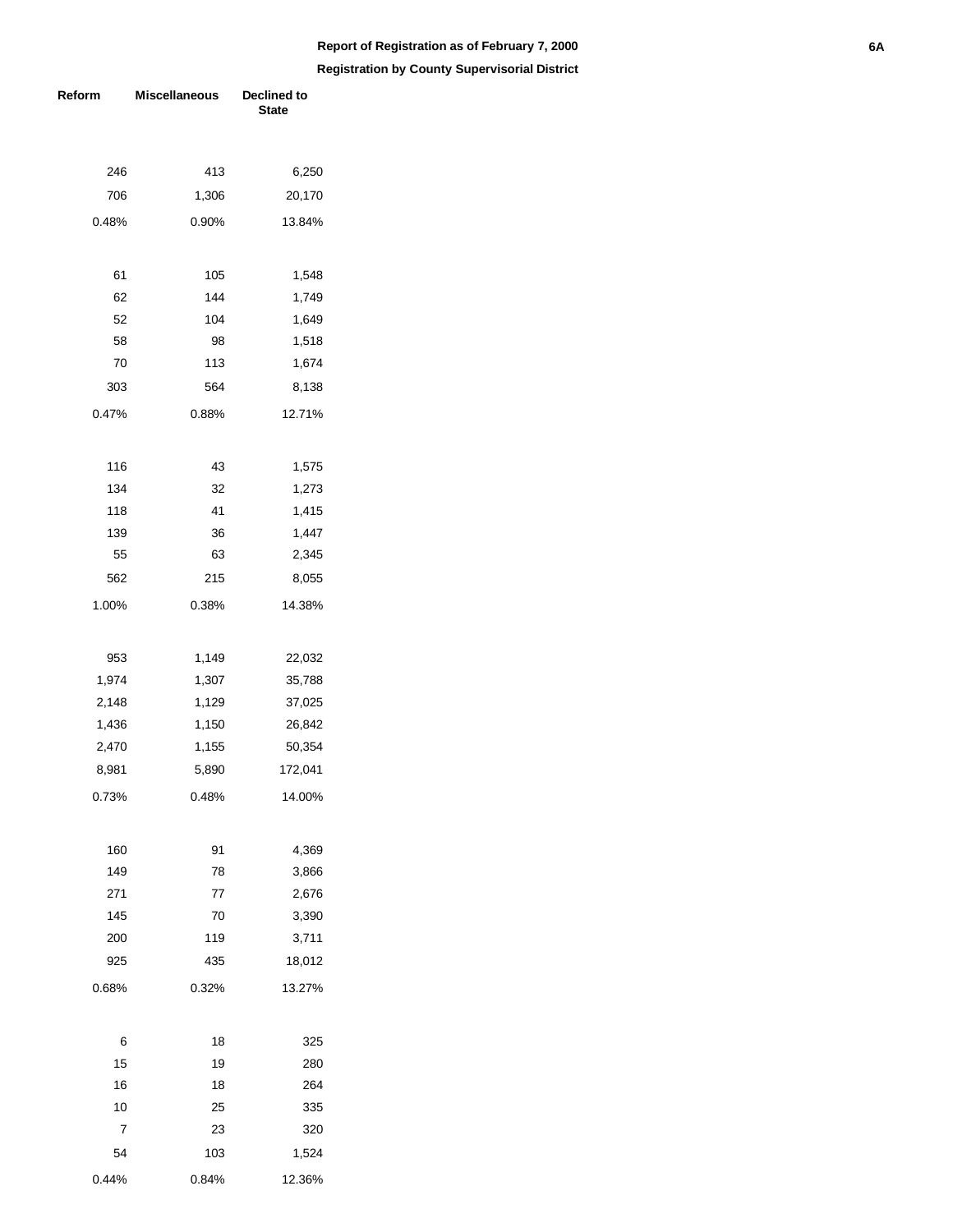|                          | <b>Total</b><br>Registered | <b>Democratic</b> | Republican | American<br>Independent | Green | Libertarian | <b>Natural Law</b> |
|--------------------------|----------------------------|-------------------|------------|-------------------------|-------|-------------|--------------------|
| <b>Riverside</b>         |                            |                   |            |                         |       |             |                    |
| County Supervisorial 001 | 130,017                    | 41,360            | 66,939     | 3,039                   | 299   | 846         | 352                |
| County Supervisorial 002 | 105,505                    | 39,650            | 48,945     | 2,378                   | 281   | 645         | 328                |
| County Supervisorial 003 | 132,357                    | 47,580            | 64,806     | 3,216                   | 363   | 624         | 190                |
| County Supervisorial 004 | 110,082                    | 43,936            | 48,178     | 2,212                   | 196   | 409         | 226                |
| County Supervisorial 005 | 107,580                    | 44,291            | 46,247     | 2,339                   | 421   | 855         | 452                |
| <b>County Total</b>      | 585,541                    | 216,817           | 275,115    | 13,184                  | 1,560 | 3,379       | 1,548              |
| Percent                  |                            | 37.03%            | 46.98%     | 2.25%                   | 0.27% | 0.58%       | 0.26%              |
| <b>Sacramento</b>        |                            |                   |            |                         |       |             |                    |
| County Supervisorial 001 | 94,908                     | 52,399            | 22,196     | 2,580                   | 1,160 | 622         | 448                |
| County Supervisorial 002 | 95,537                     | 57,341            | 22,806     | 1,805                   | 570   | 389         | 271                |
| County Supervisorial 003 | 122,325                    | 54,813            | 47,540     | 2,415                   | 943   | 673         | 187                |
| County Supervisorial 004 | 130,781                    | 47,692            | 60,860     | 2,755                   | 636   | 736         | 106                |
| County Supervisorial 005 | 132,417                    | 59,010            | 51,032     | 2,915                   | 523   | 600         | 202                |
| <b>County Total</b>      | 575,968                    | 271,255           | 204,434    | 12,470                  | 3,832 | 3,020       | 1,214              |
| <b>Percent</b>           |                            | 47.10%            | 35.49%     | 2.17%                   | 0.67% | 0.52%       | 0.21%              |
| <b>San Benito</b>        |                            |                   |            |                         |       |             |                    |
| County Supervisorial 001 | 5,441                      | 2,219             | 2,217      | 145                     | 20    | 43          | 5                  |
| County Supervisorial 002 | 4,836                      | 2,342             | 1,604      | 107                     | 42    | 37          | $\overline{2}$     |
| County Supervisorial 003 | 4,276                      | 2,472             | 1,045      |                         |       |             |                    |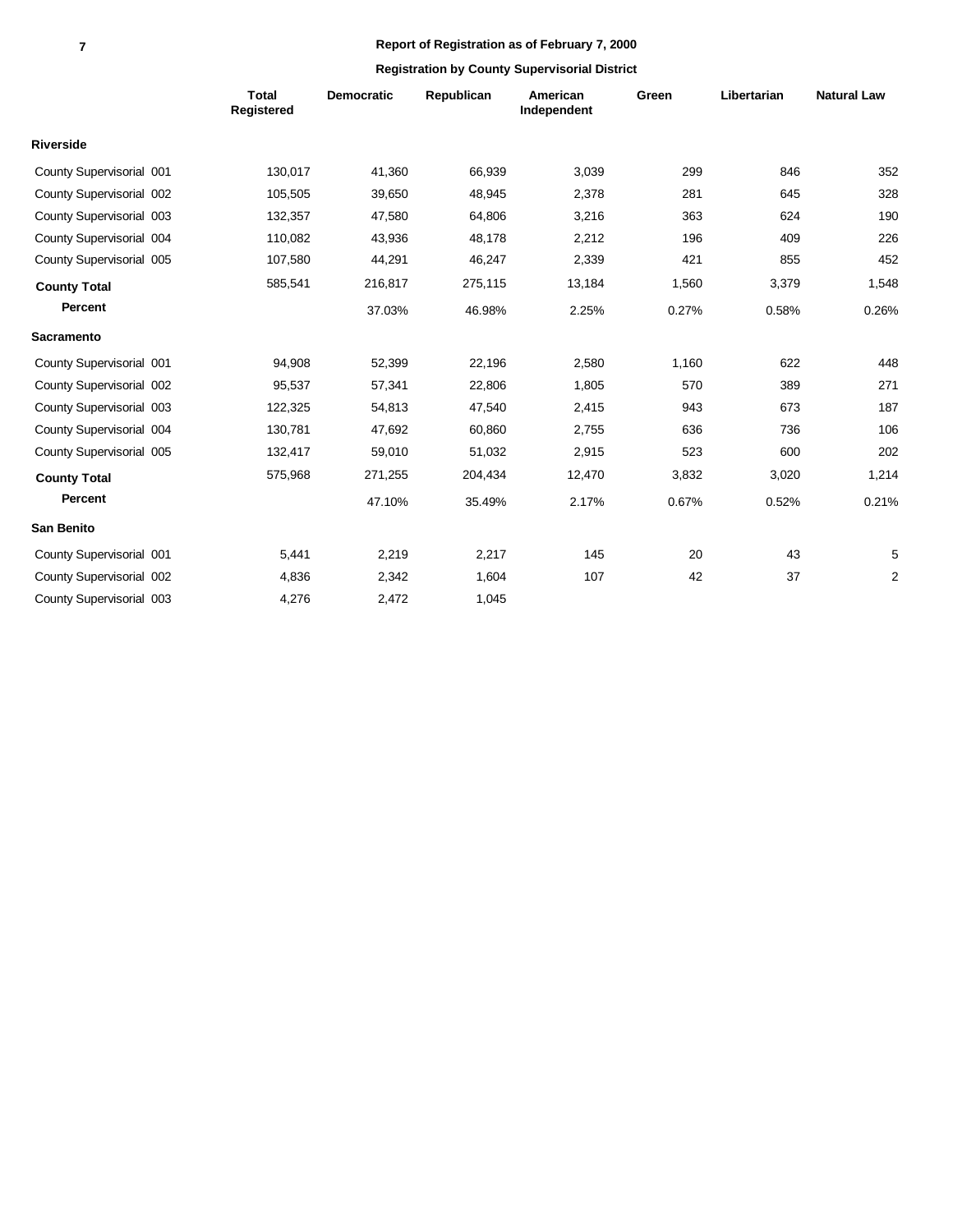# **Registration by County Supervisorial District Report of Registration as of February 7, 2000 7A**

**Reform** Miscellaneous Declined to **State**  950 1,423 14,809 594 1,164 11,520 1,050 1,477 13,051 1,052 1,413 12,460 511 1,289 11,175 4,157 0.71% 6,766 1.16% 63,015 10.76% 1,033 938 13,532 575 682 11,098 681 585 14,488 931 506 16,559 749 611 16,775 3,969 0.69% 3,322 0.58% 72,452 12.58% 40 23 729 22 24 656 22 39 566 31 26 695 20 50 586 135 0.55% 162 0.66% 3,232 13.21% 1,037 1,349 16,615 902 1,218 15,962 1,251 1,266 16,503 395 1,065 13,434 742 1,042 9,798 4,327 0.68% 5,940 0.93% 72,312 11.35% 1,776 1,510 30,075 3,463 1,272 42,624 3,403 1,313 59,886 2,598 1,648 35,538 2,986 1,369 40,565 14,226 1.09% 7,112 0.55% 208,688 16.00% 1,556 3,910 105,508 1,556 0.33% 3,910 0.84% 105,508 22.53%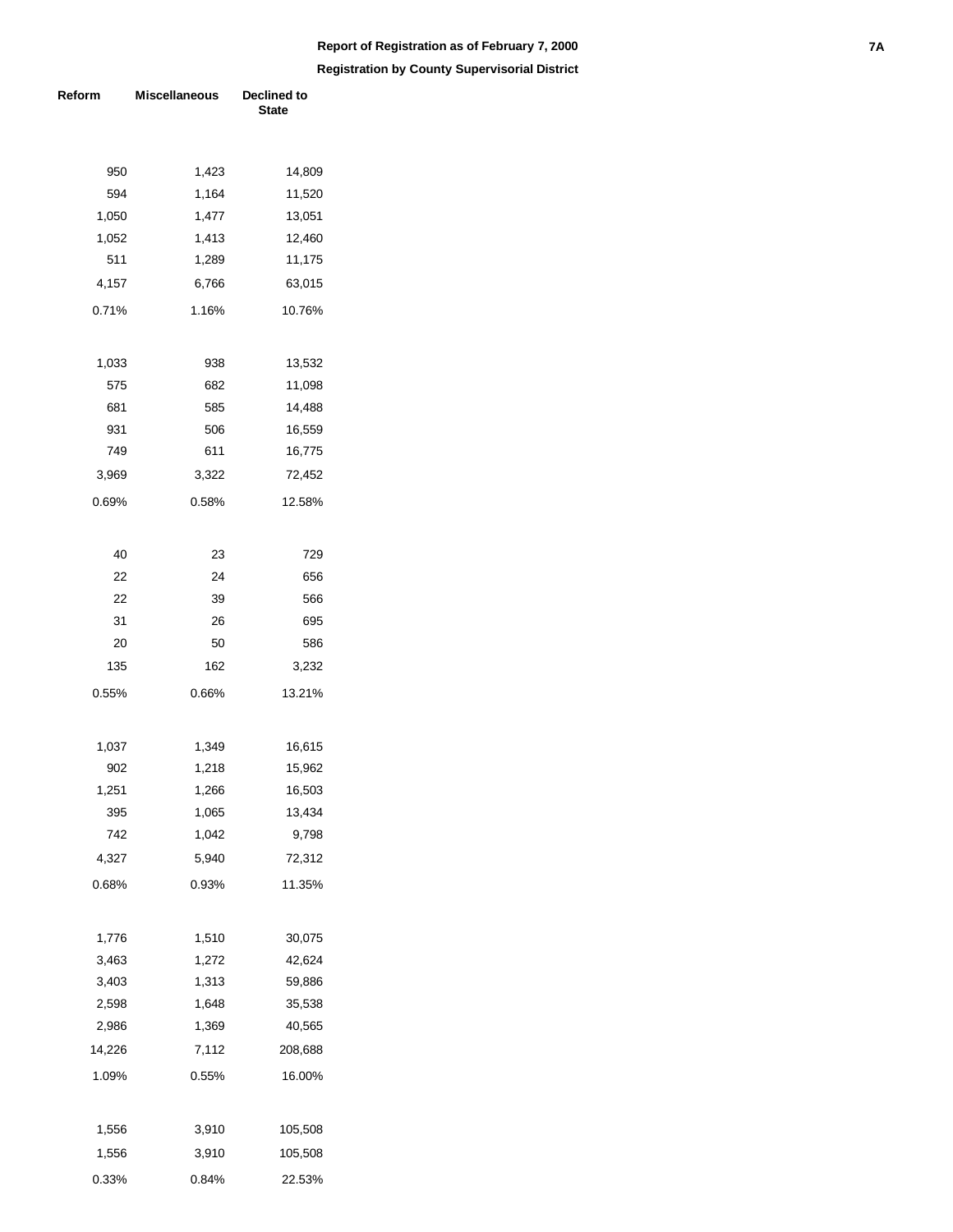|                          | <b>Total</b><br>Registered | <b>Democratic</b> | Republican | American<br>Independent | Green | Libertarian | <b>Natural Law</b> |
|--------------------------|----------------------------|-------------------|------------|-------------------------|-------|-------------|--------------------|
| San Joaquin              |                            |                   |            |                         |       |             |                    |
| County Supervisorial 001 | 32,842                     | 18,174            | 11,402     | 475                     | 71    | 122         | 32                 |
| County Supervisorial 002 | 39,138                     | 18,191            | 16,947     | 514                     | 147   | 171         | 41                 |
| County Supervisorial 003 | 39,799                     | 17,769            | 17,230     | 640                     | 103   | 166         | 39                 |
| County Supervisorial 004 | 42,985                     | 14,871            | 23,366     | 752                     | 100   | 245         | 23                 |
| County Supervisorial 005 | 46,999                     | 18,980            | 21,508     | 939                     | 92    | 243         | 18                 |
| <b>County Total</b>      | 201,763                    | 87,985            | 90,453     | 3,320                   | 513   | 947         | 153                |
| Percent                  |                            | 43.61%            | 44.83%     | 1.65%                   | 0.25% | 0.47%       | 0.08%              |
| San Luis Obispo          |                            |                   |            |                         |       |             |                    |
| County Supervisorial 001 | 28,105                     | 8,622             | 14,642     | 646                     | 177   | 157         | 31                 |
| County Supervisorial 002 | 24,530                     | 9,864             | 9,706      | 507                     | 430   | 186         | 60                 |
| County Supervisorial 003 | 26,482                     | 10,913            | 10,313     | 600                     | 374   | 220         | 61                 |
| County Supervisorial 004 | 29,741                     | 11,052            | 13,647     | 613                     | 210   | 185         | 37                 |
| County Supervisorial 005 | 21,970                     | 8,005             | 9,376      | 530                     | 323   | 197         | 64                 |
| <b>County Total</b>      | 130,828                    | 48,456            | 57,684     | 2,896                   | 1,514 | 945         | 253                |
| Percent                  |                            | 37.04%            | 44.09%     | 2.21%                   | 1.16% | 0.72%       | 0.19%              |
| San Mateo                |                            |                   |            |                         |       |             |                    |
| County Supervisorial 001 | 62,597                     | 31,925            | 18,924     | 1,094                   | 352   | 274         | 150                |
| County Supervisorial 002 | 66,155                     | 32,390            | 20,630     | 1,107                   | 362   | 365         | 159                |
| County Supervisorial 003 | 77,194                     | 36,492            | 24,386     | 1,395                   | 957   | 549         | 126                |
| County Supervisorial 004 | 57,430                     | 29,967            | 15,792     | 975                     | 548   | 379         | 106                |
| County Supervisorial 005 | 51,812                     | 30,028            | 9,977      | 905                     | 252   | 150         | 172                |
| <b>County Total</b>      | 315,188                    | 160,802           | 89,709     | 5,476                   | 2,471 | 1,717       | 713                |
| Percent                  |                            | 51.02%            | 28.46%     | 1.74%                   | 0.78% | 0.54%       | 0.23%              |
| Santa Barbara            |                            |                   |            |                         |       |             |                    |
| County Supervisorial 001 | 40,307                     | 18,625            | 12,683     | 815                     | 749   | 287         | 93                 |
| County Supervisorial 002 | 47,574                     | 20,869            | 16,842     | 835                     | 775   | 313         | 102                |
| County Supervisorial 003 | 47,008                     | 17,726            | 16,734     | 1,053                   | 739   | 410         | 135                |
| County Supervisorial 004 | 37,510                     | 13,420            | 17,752     | 824                     | 117   | 156         | 26                 |
| County Supervisorial 005 | 31,183                     | 14,190            | 12,104     | 622                     | 66    | 150         | 33                 |
| <b>County Total</b>      | 203,582                    | 84,830            | 76,115     | 4,149                   | 2,446 | 1,316       | 389                |
| Percent                  |                            | 41.67%            | 37.39%     | 2.04%                   | 1.20% | 0.65%       | 0.19%              |
| Santa Clara              |                            |                   |            |                         |       |             |                    |
| County Supervisorial 001 | 157,961                    | 68,132            | 58,019     | 3,291                   | 768   | 1,102       | 287                |
| County Supervisorial 002 | 104,727                    | 58,503            | 22,721     | 2,222                   | 691   | 731         | 305                |
| County Supervisorial 003 | 142,855                    | 64,570            | 43,267     | 2,705                   | 642   | 944         | 278                |
| County Supervisorial 004 | 144,849                    | 68,178            | 46,028     | 2,885                   | 977   | 1,272       | 313                |
| County Supervisorial 005 | 167,607                    | 72,427            | 57,051     | 2,126                   | 1,641 | 1,299       | 308                |
| <b>County Total</b>      | 717,999                    | 331,810           | 227,086    | 13,229                  | 4,719 | 5,348       | 1,491              |
| Percent                  |                            | 46.21%            | 31.63%     | 1.84%                   | 0.66% | 0.74%       | 0.21%              |
| Santa Cruz               |                            |                   |            |                         |       |             |                    |
| County Supervisorial 001 | 28,103                     | 14,301            | 7,348      | 523                     | 885   | 303         | 49                 |
| County Supervisorial 002 | 27,740                     | 13,872            | 8,236      | 446                     | 611   | 258         | 61                 |
| County Supervisorial 003 | 32,713                     | 18,448            | 4,579      | 464                     | 2,148 | 366         | 120                |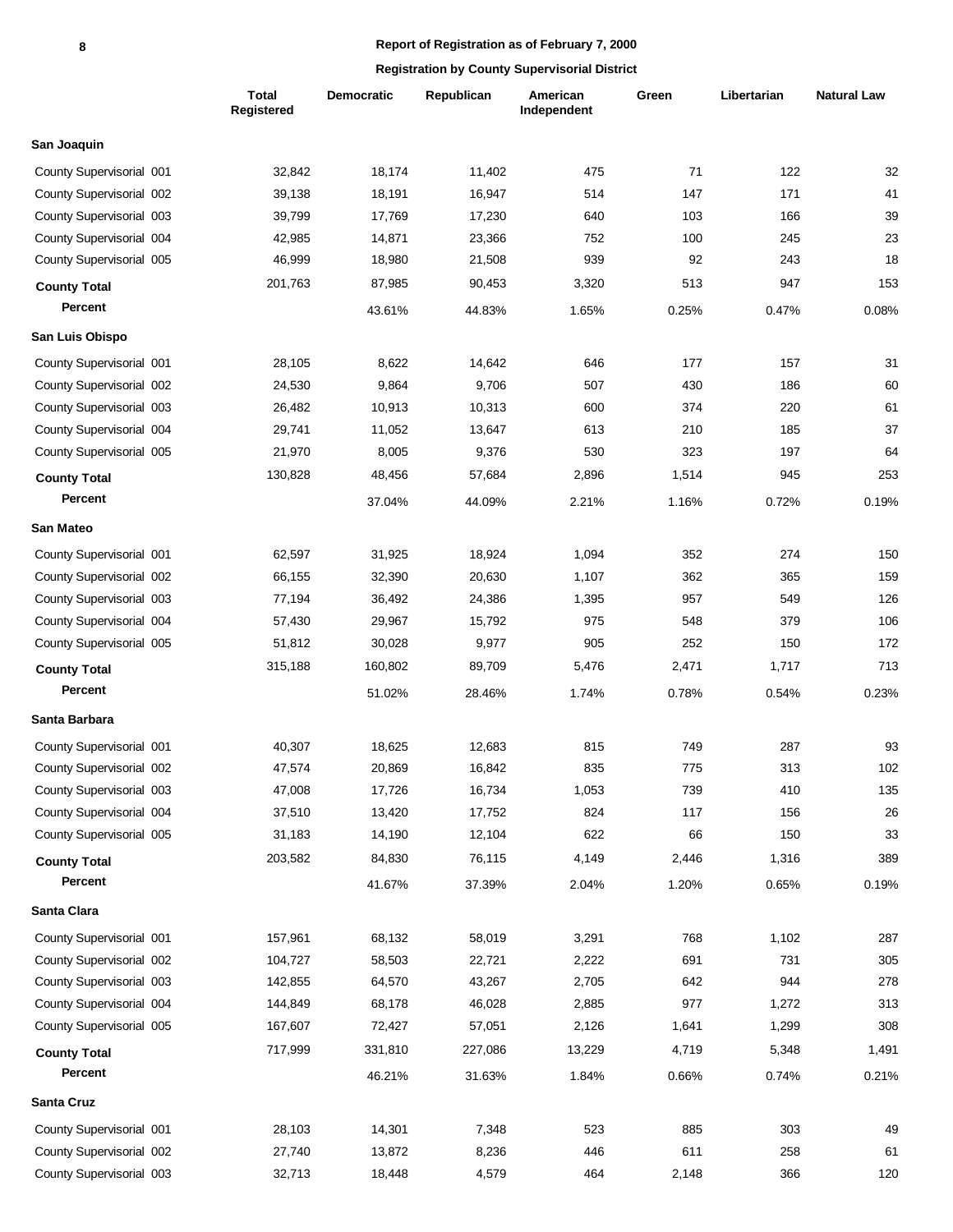# **Registration by County Supervisorial District Report of Registration as of February 7, 2000 8A**

**Reform** Miscellaneous Declined to **State**  75 877 1,614 89 757 2,281 104 823 2,925 112 662 2,854 155 929 4,135 535 0.27% 4,048 2.01% 13,809 6.84% 136 423 3,271 142 425 3,210 115 399 3,487 168 441 3,388 97 338 3,040 658 0.50% 2,026 1.55% 16,396 12.53% 203 254 9,421 265 217 10,660 553 287 12,449 292 351 9,020 122 269 9,937 1,435 0.46% 1,378 0.44% 51,487 16.34% 159 680 6,216 196 670 6,972 158 734 9,319 165 398 4,652 218 332 3,468 896 0.44% 2,814 1.38% 30,627 15.04% 867 572 24,923 754 999 17,801 982 764 28,703 1,129 627 23,440 1,020 452 31,283 4,752 0.66% 3,414 0.48% 126,150 17.57% 258 204 4,232 190 190 3,876 194 463 5,931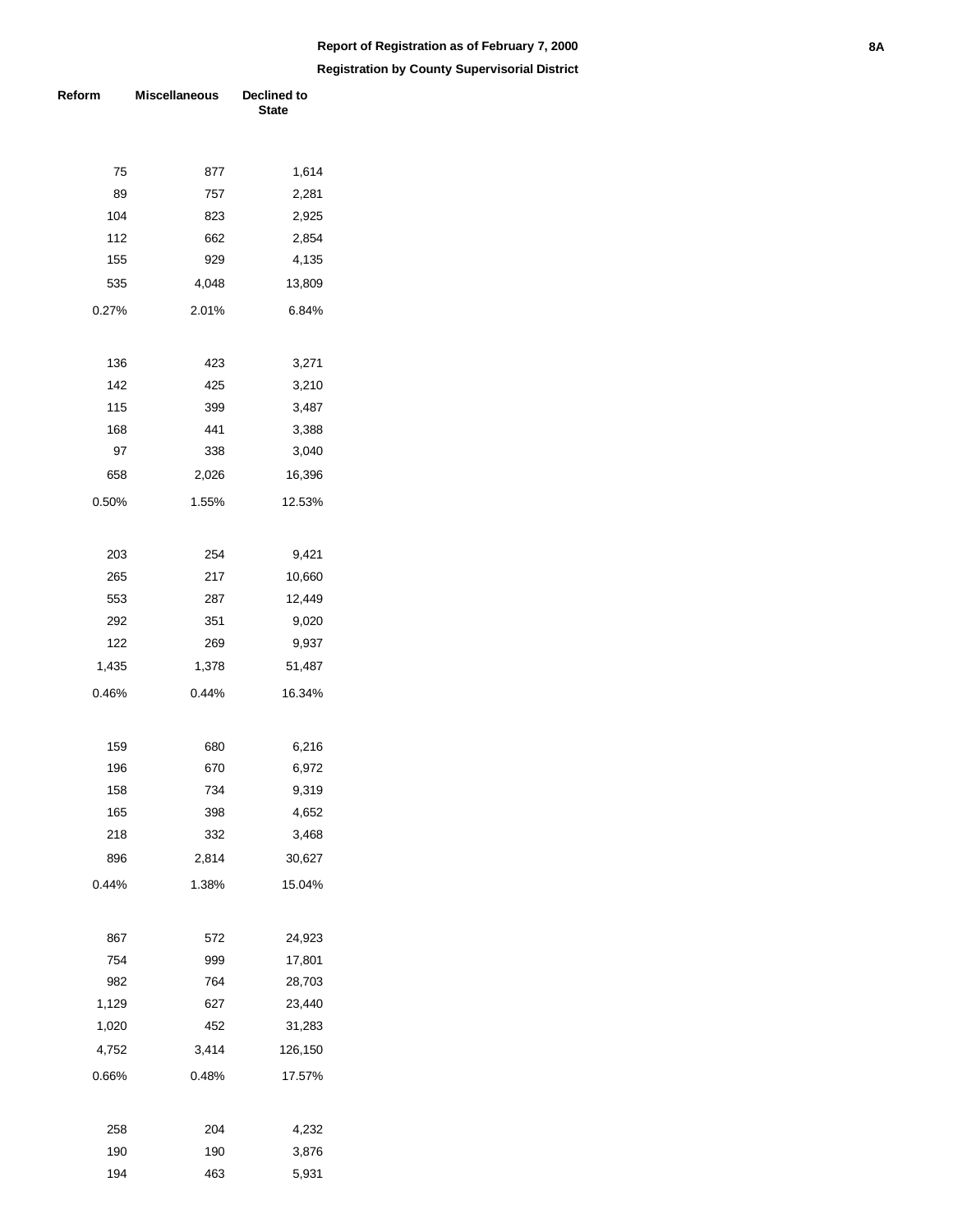|                          | <b>Total</b><br>Registered | <b>Democratic</b> | Republican | American<br>Independent | Green | Libertarian  | <b>Natural Law</b> |
|--------------------------|----------------------------|-------------------|------------|-------------------------|-------|--------------|--------------------|
| <b>Santa Cruz</b>        |                            |                   |            |                         |       |              |                    |
| County Supervisorial 004 | 15,668                     | 9,257             | 3,645      | 218                     | 104   | 59           | 16                 |
| County Supervisorial 005 | 30,773                     | 14,168            | 8,740      | 617                     | 1,100 | 519          | 62                 |
| <b>County Total</b>      | 134,997                    | 70,046            | 32,548     | 2,268                   | 4,848 | 1,505        | 308                |
| Percent                  |                            | 51.89%            | 24.11%     | 1.68%                   | 3.59% | 1.11%        | 0.23%              |
| <b>Shasta</b>            |                            |                   |            |                         |       |              |                    |
| County Supervisorial 001 | 16,603                     | 6,023             | 7,659      | 467                     | 80    | 147          | 10                 |
| County Supervisorial 002 | 16,464                     | 6,163             | 7,390      | 521                     | 59    | 129          | 10                 |
| County Supervisorial 003 | 16,060                     | 5,537             | 7,811      | 455                     | 54    | 100          | 8                  |
| County Supervisorial 004 | 17,513                     | 6,110             | 8,056      | 573                     | 54    | 135          | 15                 |
| County Supervisorial 005 | 16,270                     | 5,885             | 7,703      | 477                     | 28    | 111          | 6                  |
| <b>County Total</b>      | 82,910                     | 29,718            | 38,619     | 2,493                   | 275   | 622          | 49                 |
| <b>Percent</b>           |                            | 35.84%            | 46.58%     | 3.01%                   | 0.33% | 0.75%        | 0.06%              |
| Sierra                   |                            |                   |            |                         |       |              |                    |
| County Supervisorial 001 | 379                        | 133               | 177        | 9                       | 6     | $\mathbf{1}$ | 0                  |
| County Supervisorial 002 | 435                        | 162               | 178        | 10                      | 6     | 8            | 0                  |
| County Supervisorial 003 | 488                        | 158               | 221        | 12                      | 4     | 13           | 0                  |
| County Supervisorial 004 | 408                        | 186               | 155        | 6                       | 0     | 2            | 0                  |
| County Supervisorial 005 | 456                        | 175               | 174        | 21                      | 2     | 9            | 0                  |
| <b>County Total</b>      | 2,166                      | 814               | 905        | 58                      | 18    | 33           | 0                  |
| Percent                  |                            | 37.58%            | 41.78%     | 2.68%                   | 0.83% | 1.52%        | 0.00%              |
| Siskiyou                 |                            |                   |            |                         |       |              |                    |
| County Supervisorial 001 | 4,354                      | 1,768             | 1,854      | 148                     | 11    | 41           | 5                  |
| County Supervisorial 002 | 5,123                      | 2,330             | 1,765      | 120                     | 49    | 52           | 65                 |
| County Supervisorial 003 | 5,263                      | 2,360             | 1,976      | 127                     | 37    | 50           | 24                 |
| County Supervisorial 004 | 4,754                      | 1,879             | 2,095      | 141                     | 22    | 40           | $\overline{2}$     |
| County Supervisorial 005 | 4,512                      | 1,649             | 2,008      | 144                     | 32    | 75           | 1                  |
| <b>County Total</b>      | 24,006                     | 9,986             | 9,698      | 680                     | 151   | 258          | 97                 |
| Percent                  |                            | 41.60%            | 40.40%     | 2.83%                   | 0.63% | 1.07%        | 0.40%              |
| Solano                   |                            |                   |            |                         |       |              |                    |
| County Supervisorial 001 | 35,748                     | 23,312            | 6,560      | 567                     | 108   | 113          | 60                 |
| County Supervisorial 002 | 37,546                     | 21,424            | 9,306      | 725                     | 242   | 195          | 68                 |
| County Supervisorial 003 | 34,055                     | 16,257            | 10,646     | 771                     | 138   | 158          | 36                 |
| County Supervisorial 004 | 34,169                     | 15,618            | 11,999     | 783                     | 137   | 155          | 36                 |
| County Supervisorial 005 | 40,592                     | 18,165            | 14,444     | 940                     | 137   | 214          | 12                 |
| <b>County Total</b>      | 182,110                    | 94,776            | 52,955     | 3,786                   | 762   | 835          | 212                |
| Percent                  |                            | 52.04%            | 29.08%     | 2.08%                   | 0.42% | 0.46%        | 0.12%              |
| Sonoma                   |                            |                   |            |                         |       |              |                    |
| County Supervisorial 001 | 51,956                     | 25,101            | 18,062     | 900                     | 673   | 319          | 49                 |
| County Supervisorial 002 | 48,884                     | 24,909            | 14,011     | 953                     | 916   | 380          | 40                 |
| County Supervisorial 003 | 45,628                     | 23,925            | 12,629     | 927                     | 826   | 311          | 67                 |
| County Supervisorial 004 | 48,446                     | 23,998            | 15,737     | 974                     | 566   | 326          | 64                 |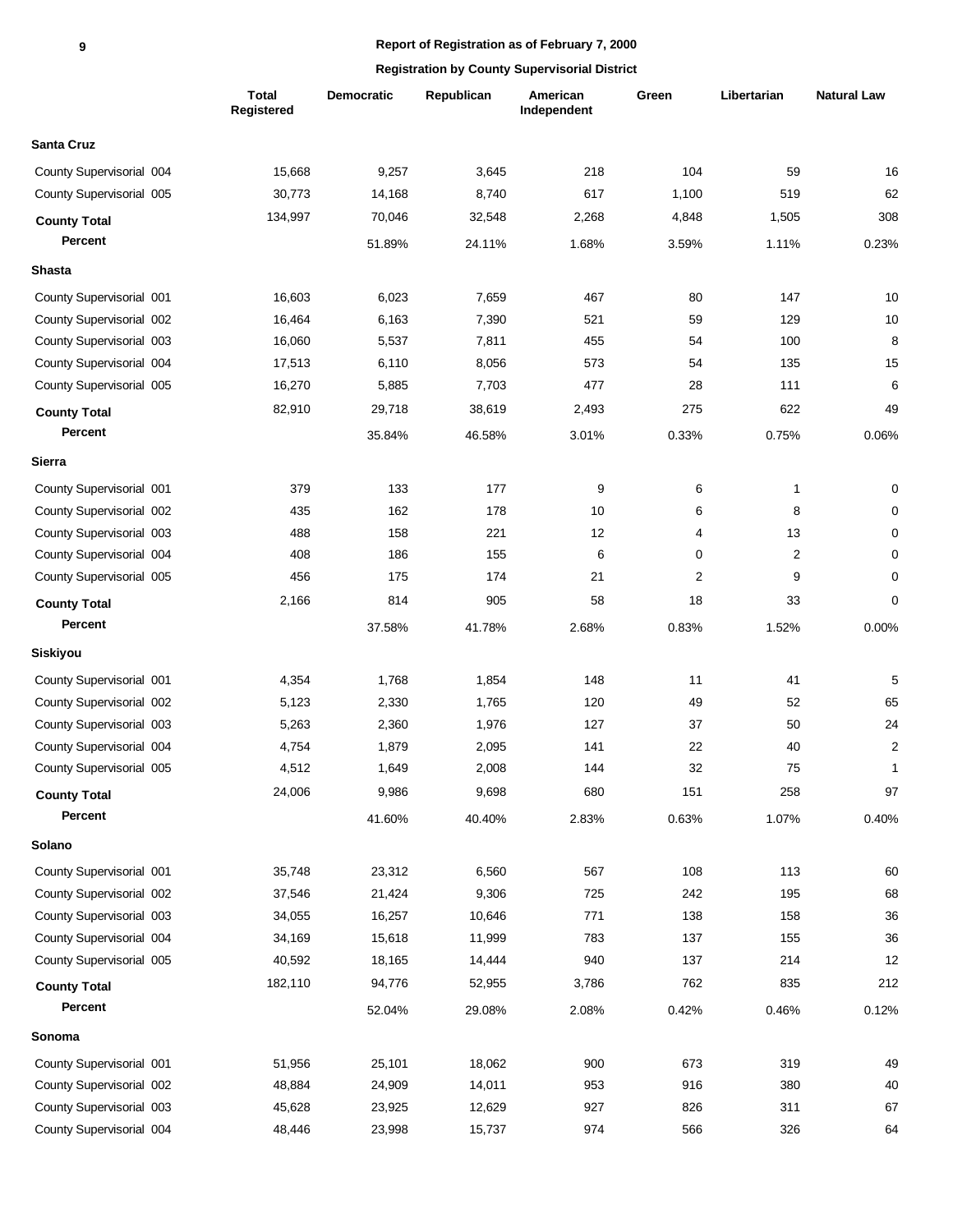| Reform                  | <b>Miscellaneous</b> | Declined to<br><b>State</b> |  |  |
|-------------------------|----------------------|-----------------------------|--|--|
|                         |                      |                             |  |  |
| 68                      | 144                  | 2,157                       |  |  |
| 249                     | 291                  | 5,027                       |  |  |
| 959                     | 1,292                | 21,223                      |  |  |
| 0.71%                   | 0.96%                | 15.72%                      |  |  |
| 56                      | 123                  | 2,038                       |  |  |
| 58                      | 132                  | 2,002                       |  |  |
| 62                      | 110                  | 1,923                       |  |  |
| 51                      | 133                  | 2,386                       |  |  |
| 50                      | 96                   | 1,914                       |  |  |
| 277                     | 594                  | 10,263                      |  |  |
| 0.33%                   | 0.72%                | 12.38%                      |  |  |
| 2                       | 3                    | 48                          |  |  |
| $\overline{\mathbf{c}}$ | 10                   | 59                          |  |  |
| 3                       | 13                   | 64                          |  |  |
| 1                       | $\overline{2}$       | 56                          |  |  |
| 1                       | 5                    | 69                          |  |  |
| 9                       | 33                   | 296                         |  |  |
| 0.42%                   | 1.52%                | 13.67%                      |  |  |
| 13                      | 18                   | 496                         |  |  |
| 14                      | 28                   | 700                         |  |  |
| 17                      | 18                   | 654                         |  |  |
| 13                      | 20                   | 542                         |  |  |
| 12                      | 27                   | 564                         |  |  |
| 69                      | 111                  | 2,956                       |  |  |
| 0.29%                   | 0.46%                | 12.31%                      |  |  |
| 189                     | 211                  | 4,628                       |  |  |
| 201                     | 249                  | 5,136                       |  |  |
| 218                     | 224                  | 5,607                       |  |  |
| 129                     | 188                  | 5,124                       |  |  |
| 185                     | 224                  | 6,271                       |  |  |
| 922                     | 1,096                | 26,766                      |  |  |
|                         |                      |                             |  |  |
| 0.51%                   | 0.60%                | 14.70%                      |  |  |
| 300                     | 454                  | 6,098                       |  |  |
| 317                     | 484                  | 6,874                       |  |  |
| 299                     | 509                  | 6,135                       |  |  |
| 244                     | 424                  | 6,113                       |  |  |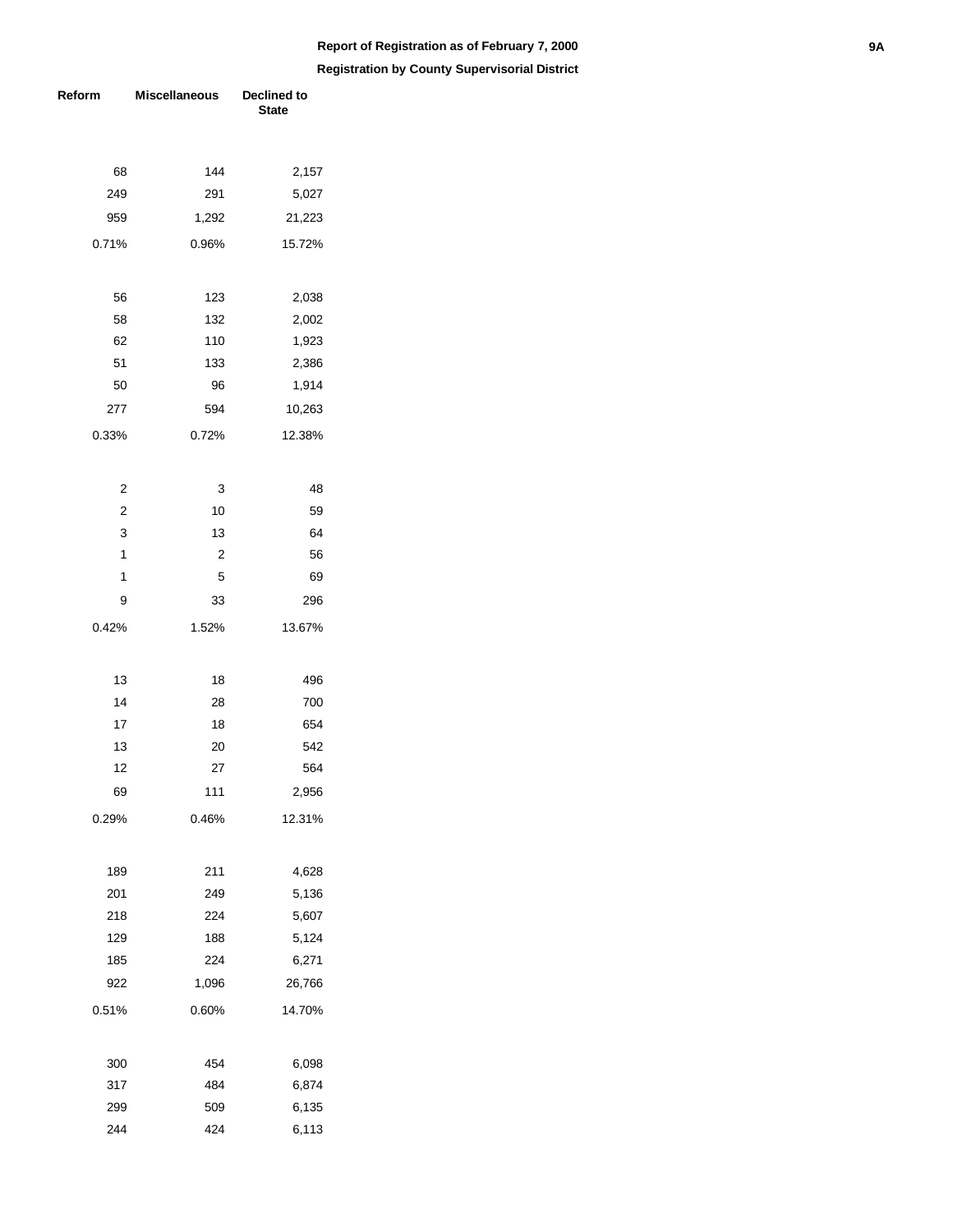|                          | <b>Total</b><br><b>Registered</b> | <b>Democratic</b> | Republican | American<br>Independent | Green | Libertarian | <b>Natural Law</b> |
|--------------------------|-----------------------------------|-------------------|------------|-------------------------|-------|-------------|--------------------|
| Sonoma                   |                                   |                   |            |                         |       |             |                    |
| County Supervisorial 005 | 47,594                            | 26,518            | 11,083     | 834                     | 1,598 | 377         | 114                |
| <b>County Total</b>      | 242,508                           | 124,451           | 71,522     | 4,588                   | 4,579 | 1,713       | 334                |
| Percent                  |                                   | 51.32%            | 29.49%     | 1.89%                   | 1.89% | 0.71%       | 0.14%              |
| <b>Stanislaus</b>        |                                   |                   |            |                         |       |             |                    |
| County Supervisorial 001 | 43,614                            | 19,165            | 17,548     | 1,093                   | 94    | 189         | 25                 |
| County Supervisorial 002 | 39,447                            | 17,944            | 15,998     | 863                     | 101   | 160         | 23                 |
| County Supervisorial 003 | 34,732                            | 15,839            | 13,361     | 820                     | 86    | 150         | 62                 |
| County Supervisorial 004 | 36,804                            | 16,635            | 14,796     | 813                     | 152   | 189         | 21                 |
| County Supervisorial 005 | 30,959                            | 16,549            | 9,671      | 773                     | 55    | 186         | 29                 |
| <b>County Total</b>      | 185,556                           | 86,132            | 71,374     | 4,362                   | 488   | 874         | 160                |
| Percent                  |                                   | 46.42%            | 38.46%     | 2.35%                   | 0.26% | 0.47%       | 0.09%              |
|                          |                                   |                   |            |                         |       |             |                    |
| <b>Sutter</b>            |                                   |                   |            |                         |       |             |                    |
| County Supervisorial 001 | 6,060                             | 2,529             | 2,634      | 161                     | 10    | 25          | 1                  |
| County Supervisorial 002 | 4,566                             | 1,900             | 1,862      | 115                     | 16    | 48          | 4                  |
| County Supervisorial 003 | 8,235                             | 2,800             | 4,280      | 183                     | 17    | 38          | $\mathbf 0$        |
| County Supervisorial 004 | 8,537                             | 2,866             | 4,431      | 202                     | 18    | 31          | 6                  |
| County Supervisorial 005 | 7,808                             | 2,641             | 4,041      | 154                     | 14    | 45          | 3                  |
| <b>County Total</b>      | 35,206                            | 12,736            | 17,248     | 815                     | 75    | 187         | 14                 |
| Percent                  |                                   | 36.18%            | 48.99%     | 2.31%                   | 0.21% | 0.53%       | 0.04%              |
| Tehama                   |                                   |                   |            |                         |       |             |                    |
| County Supervisorial 001 | 6,093                             | 2,354             | 2,741      | 183                     | 12    | 44          | $\overline{c}$     |
| County Supervisorial 002 | 5,241                             | 2,218             | 2,142      | 220                     | 13    | 57          | $\mathbf{1}$       |
| County Supervisorial 003 | 5,382                             | 2,126             | 2,414      | 181                     | 13    | 44          | 4                  |
| County Supervisorial 004 | 4,741                             | 1,986             | 1,922      | 191                     | 11    | 31          | $\overline{c}$     |
| County Supervisorial 005 | 5,381                             | 2,280             | 2,187      | 191                     | 13    | 30          | $\overline{2}$     |
| <b>County Total</b>      | 26,838                            | 10,964            | 11,406     | 966                     | 62    | 206         | 11                 |
| Percent                  |                                   | 40.85%            | 42.50%     | 3.60%                   | 0.23% | 0.77%       | 0.04%              |
| <b>Trinity</b>           |                                   |                   |            |                         |       |             |                    |
| County Supervisorial 001 | 1,628                             | 667               | 703        | 46                      | 12    | 11          | 1                  |
| County Supervisorial 002 | 1,788                             | 645               | 777        | 62                      | 20    | 14          | 4                  |
| County Supervisorial 003 | 1,274                             | 540               | 487        | 42                      | 15    | 14          | 0                  |
| County Supervisorial 004 | 1,470                             | 648               | 521        | 39                      | 18    | 17          | 1                  |
| County Supervisorial 005 | 1,340                             | 595               | 451        | 39                      | 34    | 27          | 1                  |
| <b>County Total</b>      | 7,500                             | 3,095             | 2,939      | 228                     | 99    | 83          | $\overline{7}$     |
| Percent                  |                                   | 41.27%            | 39.19%     | 3.04%                   | 1.32% | 1.11%       | 0.09%              |
| <b>Tulare</b>            |                                   |                   |            |                         |       |             |                    |
| County Supervisorial 001 | 26,971                            | 9,837             | 12,902     | 687                     | 87    | 114         | 31                 |
| County Supervisorial 002 | 21,400                            | 10,108            | 8,184      | 495                     | 35    | 54          | 25                 |
| County Supervisorial 003 | 29,816                            | 10,155            | 15,130     | 647                     | 85    | 138         | 50                 |
| County Supervisorial 004 | 17,540                            | 8,193             | 6,810      | 327                     | 27    | 66          | 25                 |
| County Supervisorial 005 | 22,197                            | 9,281             | 9,397      | 673                     | 46    | 110         | 31                 |
| <b>County Total</b>      | 117,924                           | 47,574            | 52,423     | 2,829                   | 280   | 482         | 162                |
| Percent                  |                                   | 40.34%            | 44.45%     | 2.40%                   | 0.24% | 0.41%       | 0.14%              |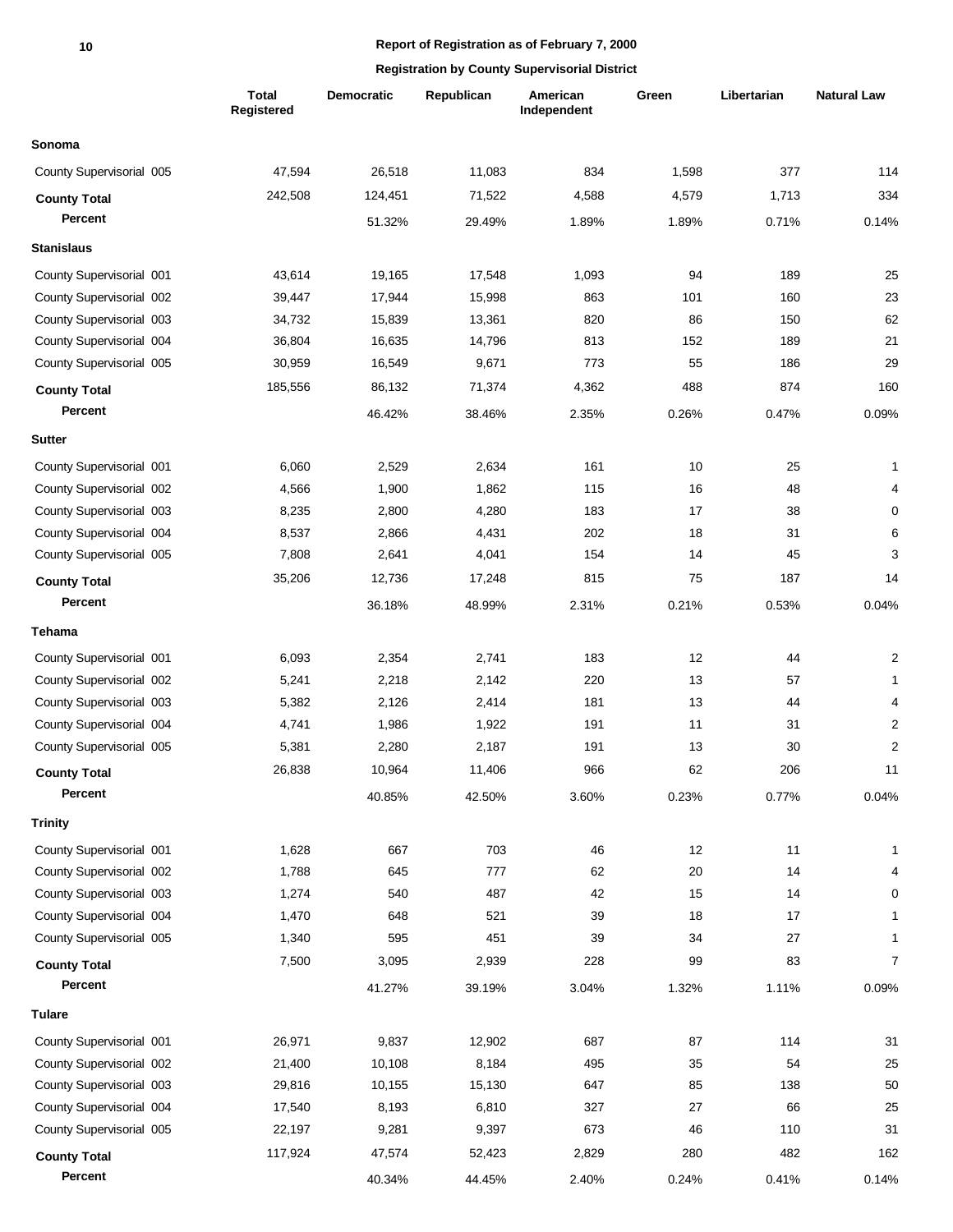# **Report of Registration as of February 7, 2000 10A**

| Reform | <b>Miscellaneous</b> | <b>Declined to</b><br><b>State</b> |
|--------|----------------------|------------------------------------|
|        |                      |                                    |
| 342    | 582                  | 6,146                              |
| 1,502  | 2,453                | 31,366                             |
| 0.62%  | 1.01%                | 12.93%                             |
| 275    | 411                  | 4,814                              |
| 134    | 374                  | 3,850                              |
| 230    | 367                  | 3,817                              |
| 260    | 351                  | 3,587                              |
| 134    | 332                  | 3,230                              |
| 1,033  | 1,835                | 19,298                             |
| 0.56%  | 0.99%                | 10.40%                             |
| 8      | 218                  | 474                                |
| 13     | 197                  | 411                                |
| 20     | 240                  | 657                                |
| 22     | 263                  | 698                                |
| 18     | 222                  | 670                                |
| 81     | 1,140                | 2,910                              |
| 0.23%  | 3.24%                | 8.27%                              |
| 16     | 51                   | 690                                |
| 12     | 62                   | 516                                |
| 18     | 55                   | 527                                |
| 13     | 49                   | 536                                |
| 24     | 60                   | 594                                |
| 83     | 277                  | 2,863                              |
| 0.31%  | 1.03%                | 10.67%                             |
|        |                      |                                    |
| 7      | 31                   | 150                                |
| 6<br>4 | 27<br>26             | 233<br>146                         |
| 8      | 45                   | 173                                |
| 1      | 34                   | 158                                |
|        |                      |                                    |
| 26     | 163                  | 860                                |
| 0.35%  | 2.17%                | 11.47%                             |
| 76     | 114                  | 3,123                              |
| 52     | 98                   | 2,349                              |
| 62     | 100                  | 3,449                              |
| 46     | 97                   | 1,949                              |
| 83     | 142                  | 2,434                              |
| 319    | 551                  | 13,304                             |
| 0.27%  | 0.47%                | 11.28%                             |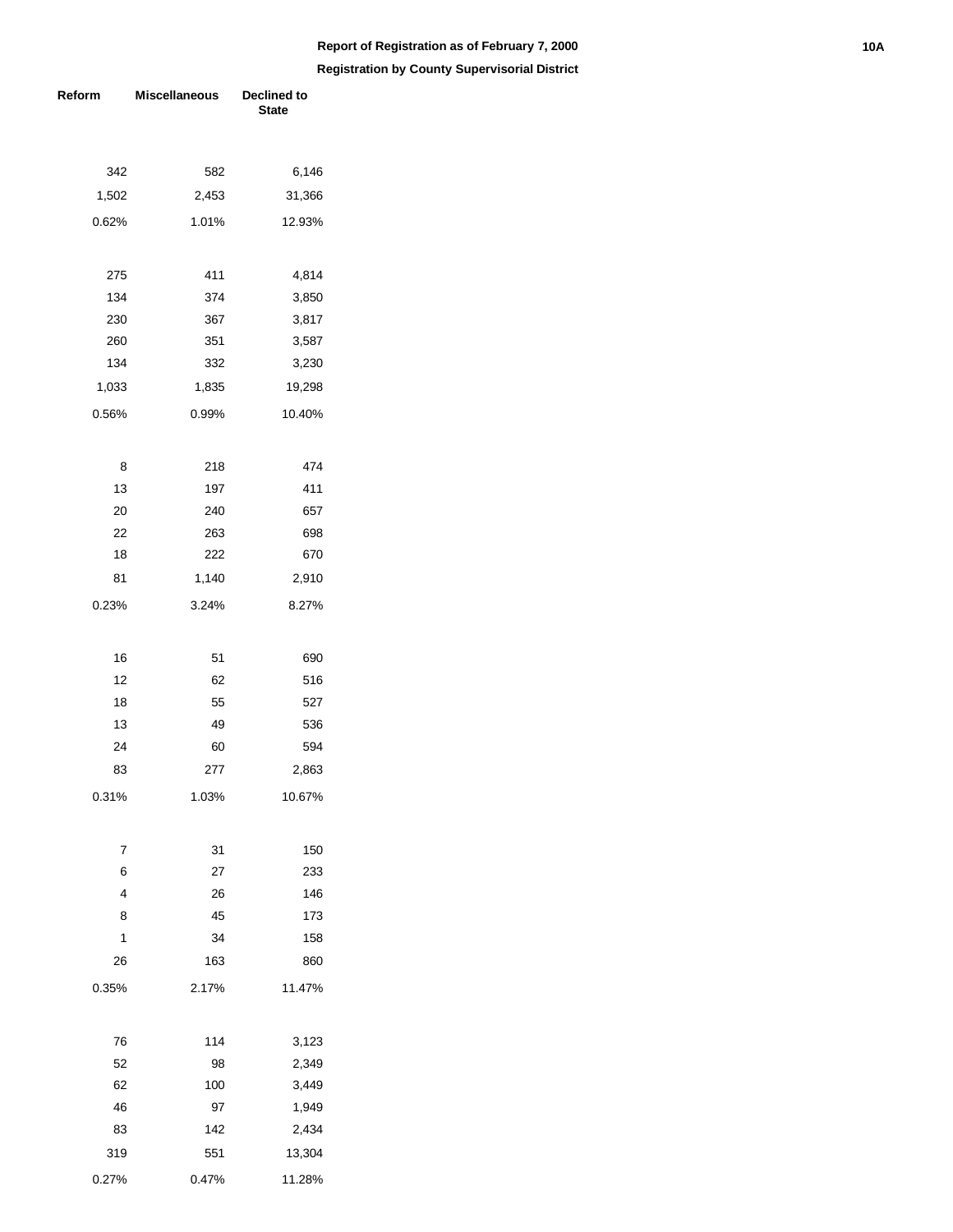|                          | Total<br>Registered | Democratic | Republican | American<br>Independent | Green   | Libertarian | <b>Natural Law</b> |
|--------------------------|---------------------|------------|------------|-------------------------|---------|-------------|--------------------|
| <b>Tuolumne</b>          |                     |            |            |                         |         |             |                    |
| County Supervisorial 001 | 5,767               | 2,521      | 2,297      | 133                     | 62      | 38          | $\overline{7}$     |
| County Supervisorial 002 | 5,513               | 2,218      | 2,406      | 172                     | 34      | 32          | 2                  |
| County Supervisorial 003 | 6,136               | 2,473      | 2,687      | 146                     | 43      | 38          | $\overline{c}$     |
| County Supervisorial 004 | 6,628               | 2,656      | 2,999      | 147                     | 35      | 38          | 4                  |
| County Supervisorial 005 | 6,392               | 2,841      | 2,551      | 174                     | 37      | 39          | 9                  |
| <b>County Total</b>      | 30,436              | 12,709     | 12,940     | 772                     | 211     | 185         | 24                 |
| Percent                  |                     | 41.76%     | 42.52%     | 2.54%                   | 0.69%   | 0.61%       | 0.08%              |
| Ventura                  |                     |            |            |                         |         |             |                    |
| County Supervisorial 001 | 80,003              | 32,654     | 30,967     | 1,913                   | 1,052   | 580         | 276                |
| County Supervisorial 002 | 81,797              | 28,095     | 37,714     | 1,676                   | 394     | 496         | 159                |
| County Supervisorial 003 | 76,430              | 28,751     | 34,179     | 1,610                   | 415     | 422         | 208                |
| County Supervisorial 004 | 78,824              | 24,996     | 38,601     | 1,982                   | 343     | 495         | 188                |
| County Supervisorial 005 | 50,042              | 27,208     | 12,700     | 1,175                   | 200     | 250         | 246                |
| <b>County Total</b>      | 367,096             | 141,704    | 154,161    | 8,356                   | 2,404   | 2,243       | 1,077              |
| Percent                  |                     | 38.60%     | 41.99%     | 2.28%                   | 0.65%   | 0.61%       | 0.29%              |
| Yolo                     |                     |            |            |                         |         |             |                    |
| County Supervisorial 001 | 12,948              | 7,079      | 3,485      | 338                     | 71      | 64          | 25                 |
| County Supervisorial 002 | 14,368              | 7,955      | 3,047      | 205                     | 424     | 88          | 29                 |
| County Supervisorial 003 | 12,079              | 5,854      | 4,231      | 256                     | 77      | 59          | 17                 |
| County Supervisorial 004 | 21,596              | 11,152     | 5,838      | 303                     | 442     | 116         | 37                 |
| County Supervisorial 005 | 14,209              | 6,332      | 5,626      | 322                     | 84      | 69          | 10                 |
| <b>County Total</b>      | 75,200              | 38,372     | 22,227     | 1,424                   | 1,098   | 396         | 118                |
| Percent                  |                     | 51.03%     | 29.56%     | 1.89%                   | 1.46%   | 0.53%       | 0.16%              |
| Yuba                     |                     |            |            |                         |         |             |                    |
| County Supervisorial 001 | 3,468               | 1,524      | 1,234      | 148                     | 11      | 17          | $\overline{c}$     |
| County Supervisorial 002 | 4,937               | 2,147      | 2,008      | 144                     | 15      | 34          | 6                  |
| County Supervisorial 003 | 4,876               | 2,349      | 1,588      | 200                     | 8       | 29          | 5                  |
| County Supervisorial 004 | 2,451               | 848        | 1,183      | 76                      | 9       | 13          | 1                  |
| County Supervisorial 005 | 7,481               | 2,645      | 3,430      | 237                     | 43      | 69          | $\sqrt{5}$         |
| <b>County Total</b>      | 23,213              | 9,513      | 9,443      | 805                     | 86      | 162         | 19                 |
| Percent                  |                     | 40.98%     | 40.68%     | 3.47%                   | 0.37%   | 0.70%       | 0.08%              |
| <b>StateTotal</b>        | 14,631,805          | 6,684,668  | 5,140,951  | 295,387                 | 108,904 | 87,183      | 62,183             |
| Percent                  |                     | 45.69%     | 35.14%     | 2.02%                   | 0.74%   | 0.60%       | 0.42%              |